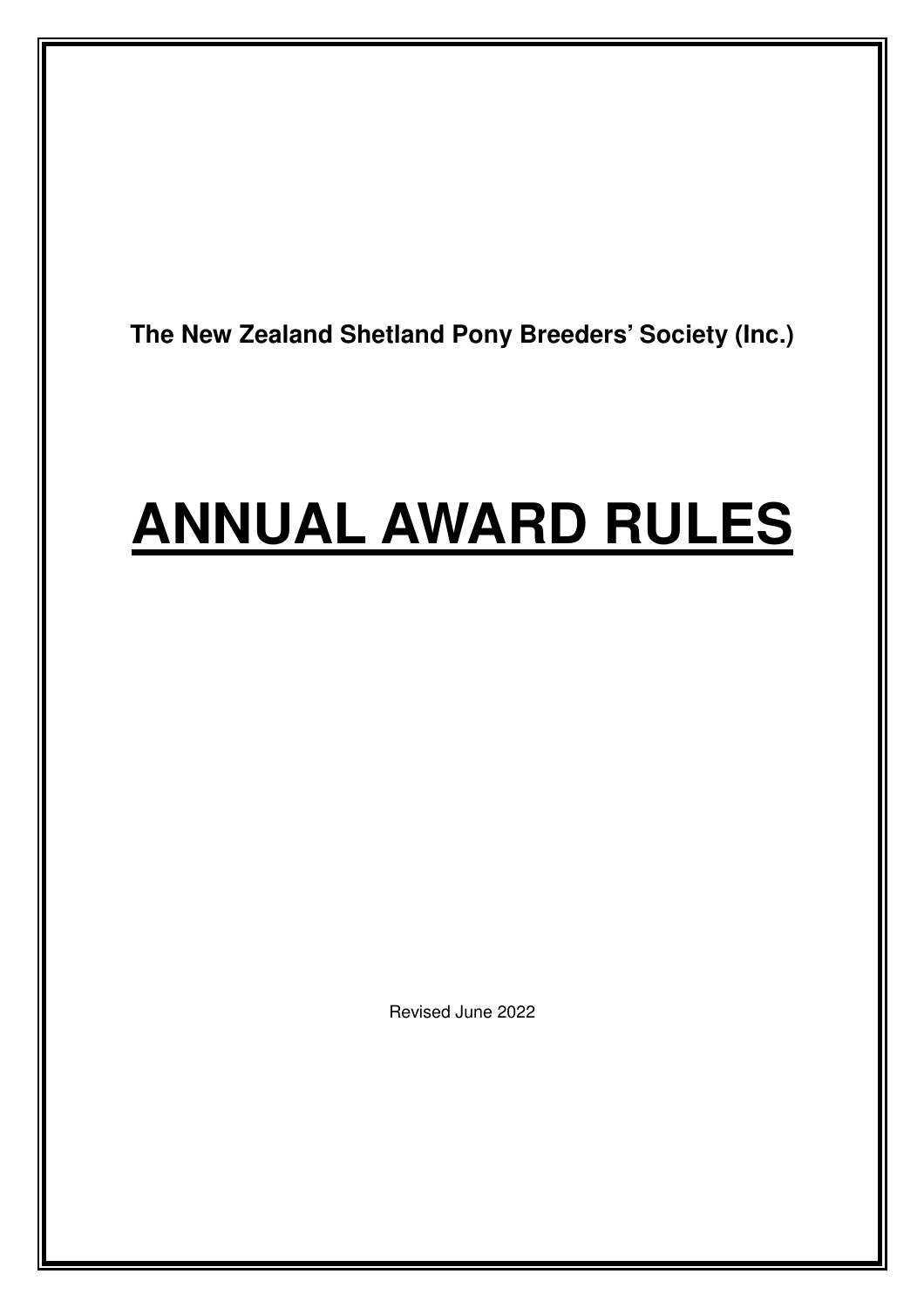Please refer to the New Zealand Shetland Pony Breeders Society (Inc.) Regulations for definitions and regulations pertaining to the Showing & Exhibition of Shetland Ponies

A copy is available on the website: www.shetlandpony.org.nz or by contacting The Secretary, Lesley Lewis, 530 Marshland Road, Christchurch 8083, New Zealand Phone: 03 385 6163 · Email: lewises@xtra.co.nz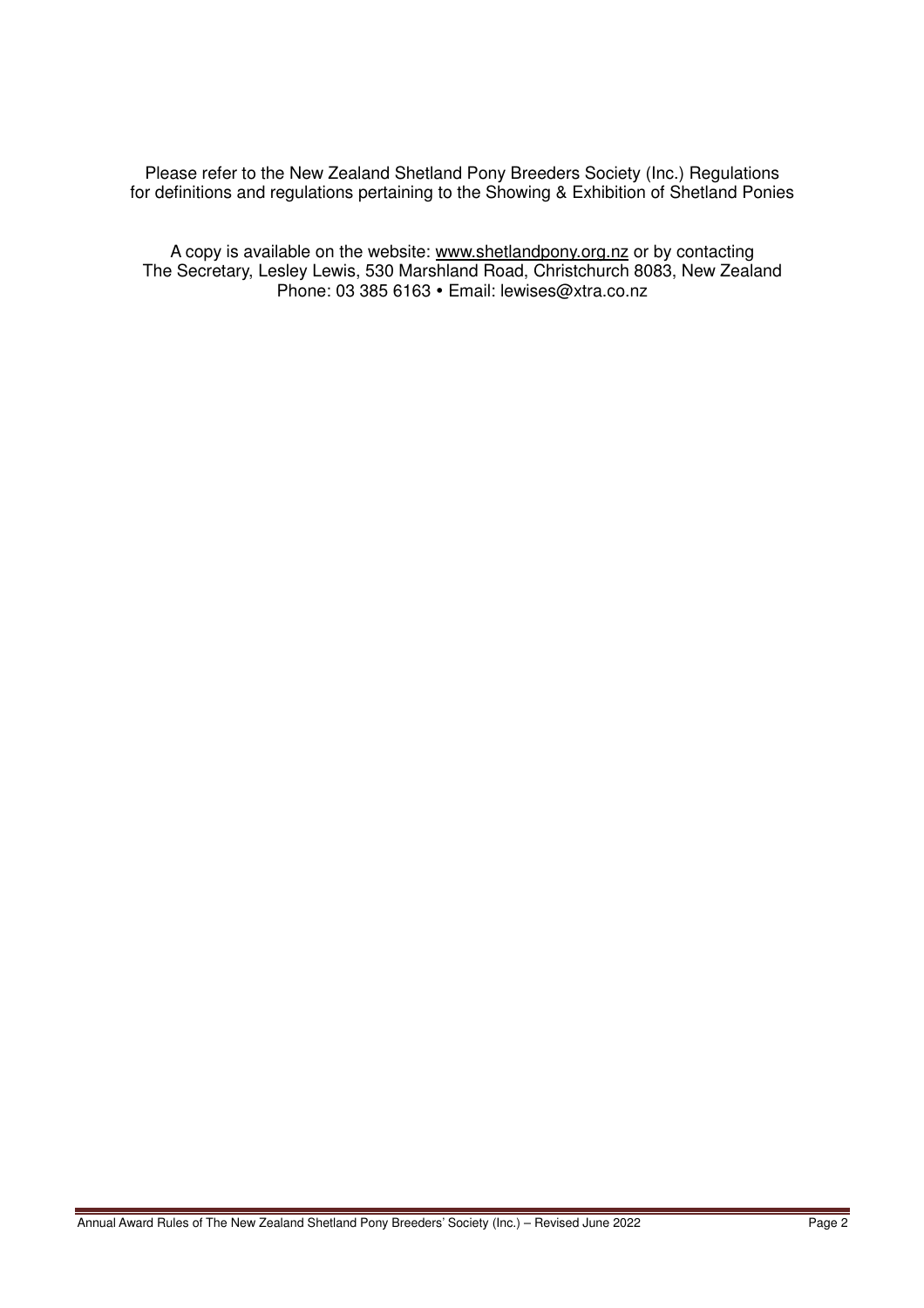# **TABLE OF CONTENTS**

Please refer to the New Zealand Shetland Pony Breeders Society (Inc.) Regulations for definitions and regulations pertaining to the Showing & Exhibition of Shetland Ponies

A copy is available on the website: www.shetlandpony.org.nz or by contacting<br>The Secretary, Lesley Lewis, 530 Marshland Road, Christchurch 8083, New Zealand Phone: 03 385 6163 · Email: lewises@xtra.co.nz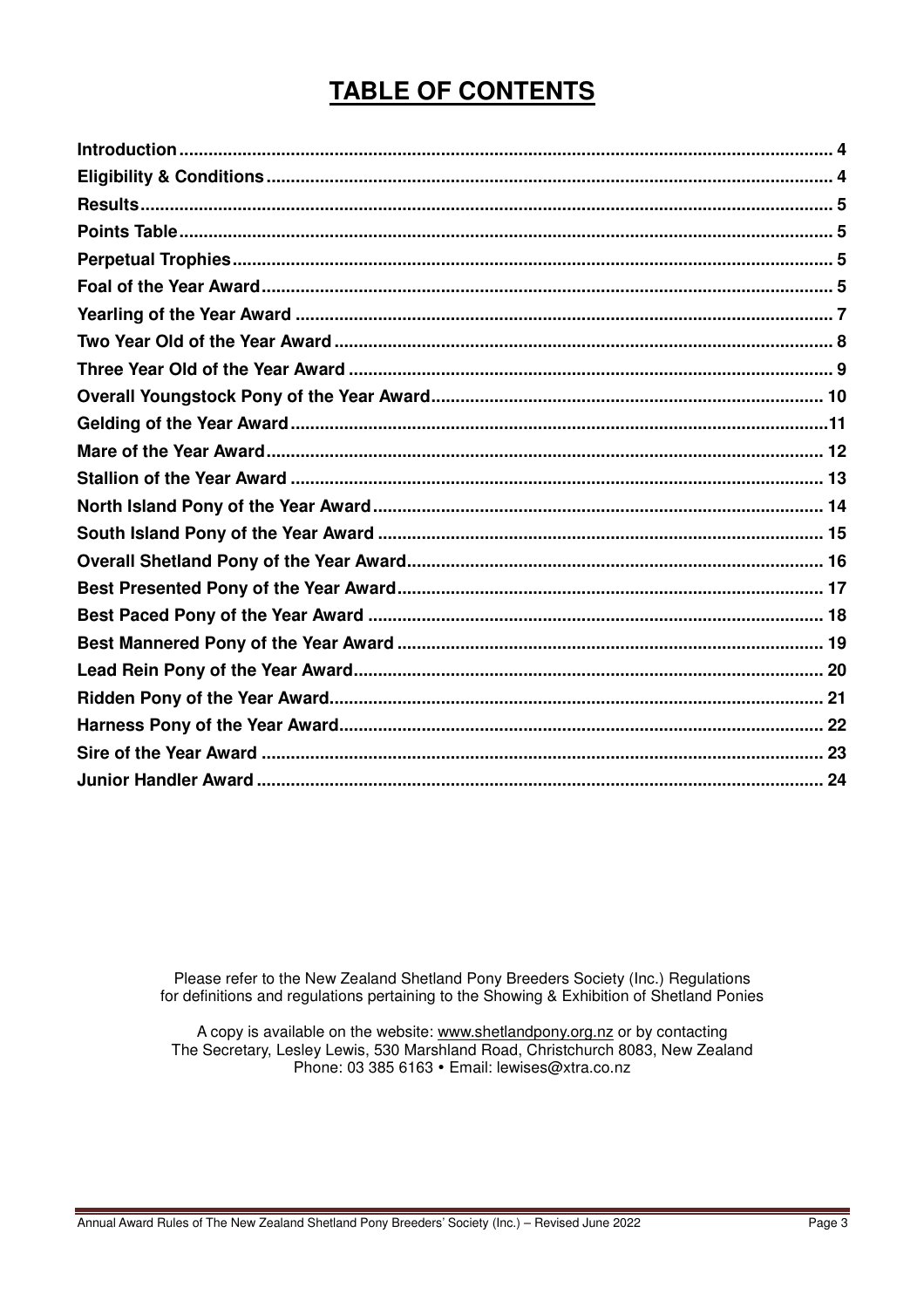# **Introduction**

The NZSPBS Annual Awards were introduced to encourage members to show and promote the versatility of the Shetland Pony in the public arena.

Annual Award and the Overall Shetland Pony of the Year titles are awarded to the Shetland Ponies who gain the most points from placings gained at eligible shows throughout New Zealand in approved breed and activity classes.

The Annual Award presentation is held each year at the Society's Annual General Meeting. The winners of each title receive the honour of holding the relevant perpetual trophy for the ensuing year and a rosette to keep as a memento. The runner-up to each title receives a rosette to keep as a memento.

# **Eligibility & Conditions**

Please refer to the New Zealand Shetland Pony Breeders Society (Inc.) Regulations for definitions and regulations pertaining to the Showing & Exhibition of Shetland Ponies

- The Pony must be NZSPBS Registered or Colt Foal Recorded, or in the case of foals, must have a "Foal Name Pre-approval Certificate".
- The pony must be exhibited under its NZSPBS registered name.
- The pony must be exhibited in the name of the bona-fide owner (or lessee).
- The owner (or lessee) of the pony must be a financial member of the NZSPBS for the entirety of the show season, i.e. from 1<sup>st</sup> October to the date of the NZSPBS Annual General Meeting in the subsequent year. A pony that changes ownership during the show season may carry over points gained in In-Hand Breed Classes only provided that the previous owner was a member of the NZSPBS up until the point that the pony changed ownership AND that the new owner is a financial member of the NZSPBS from that date to the date of the NZSPBS Annual General Meeting.
- Junior Handler participants aged 5-18 years exhibiting a Pony registered in the NZSPBS Stud Book are not required to be members of the NZSPBS.
- There is no entry fee associated with the Annual Awards.
- The NZSPBS Annual Award Rules may be updated from time to time by the NZSPBS Committee.

#### **Breed Classes**

| Foal           | Gelding  |
|----------------|----------|
| Yearling       | Mare     |
| Two Year Old   | Stallion |
| Three Year Old |          |

#### **Points awarded in the above Breed Classes also go towards the following Annual Award Titles:**

| Overall Young stock Pony of the Year |
|--------------------------------------|
| North Island Pony of the Year        |
| South Island Pony of the Year        |
| Overall Shetland Pony of the Year    |
| Sire of the Year                     |

#### **Activity Classes**

| Best Presented or Turnout | Lead Rein |
|---------------------------|-----------|
| Best Paced                | Ridden    |
| <b>Best Mannered</b>      | Harness   |

#### **Junior Handler Award**

#### **Points gained from:**

| Breed Classes                    |
|----------------------------------|
| <b>Best Presented or Turnout</b> |
| Best Paced and Best Mannered     |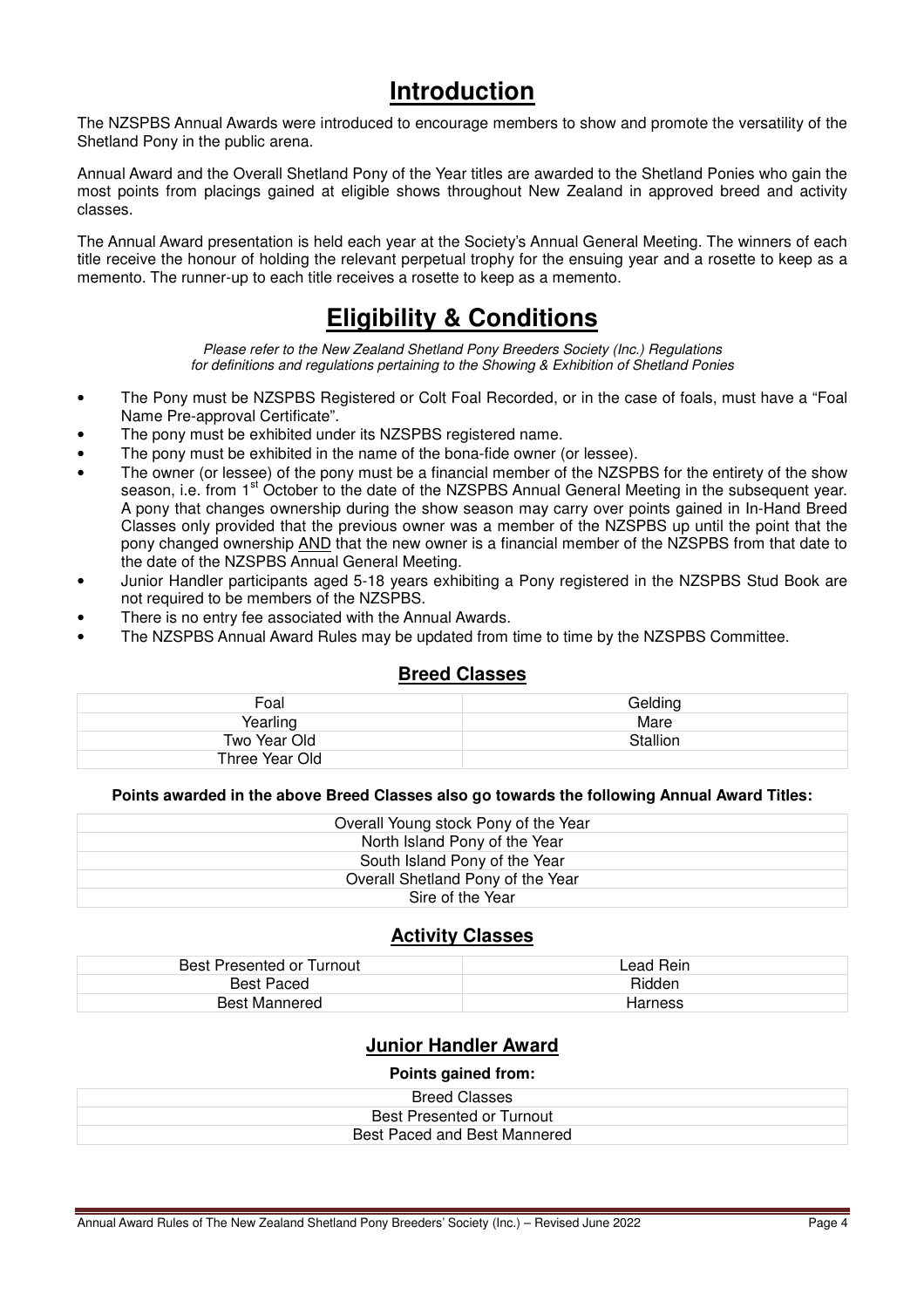### **Results**

#### **In-hand Results**

In-hand results for the Annual Awards are calculated by the NZSPBS Committee from show results sent in by Area Representatives and appointed NZSPBS North and South Island Show Results Co-ordinators over the show season beginning  $1<sup>st</sup>$  October to  $17<sup>th</sup>$  May for the following classes:

| Foal           | Geldina  | Best Presented or Turnout |
|----------------|----------|---------------------------|
| Yearling       | Mare     | Best Paced                |
| Two Year Old   | Stallion | <b>Best Mannered</b>      |
| Three Year Old |          |                           |

**When submitting results please submit ALL the results of the Shetland Section at each show as this will enable the Show Results Co-ordinators to confirm your results** 

#### **Lead Rein, Ridden & Harness Results**

Exhibitors need to collate and record their own results for the Annual Awards on the "NZSPBS Shetland Pony of the Year Result Sheet" included with the Newsletter at the beginning of each show season and available to download from the NZSPBS website. All results must be submitted to the NZSPBS by the specified date.

#### **Junior Handler Award Results**

Junior Handlers need to collate and record their own results for the Annual Awards on the official "NZSPBS Junior Handler Award Results Recording Form" included with the Newsletter at the beginning of each show season and available to download from the NZSPBS website. All results must be submitted to the NZSPBS by the specified date.

# **Points Table**

| <sup>st</sup> Place | $2nd$ Place | ეrd<br>Place | $\mathbf{A}^{\text{th}}$<br><b>Place</b> | Champion | <b>Reserve</b> | <b>Supreme</b> |
|---------------------|-------------|--------------|------------------------------------------|----------|----------------|----------------|
| 4 points            | points      | points       | point                                    | 2 points | point          | point          |

# **Perpetual Trophies**

All trophies awarded remain the sole property of the New Zealand Shetland Pony Breeders' Society (Inc.).

It shall be the responsibility of the trophy holder:

- To ensure the trophy is returned clean, engraved and in the same condition as presented.
- To cover any repair costs if the trophy is damaged while in the trophy holder's custody (including damage sustained if the trophy is returned to the NZSPBS via post/courier).
- To return the trophy ready for presentation at the AGM to the NZSPBS Secretary **no later than 15th April** prior to the AGM. Costs of postage/courier are the responsibility of the trophy holder.
- The NZSPBS shall cover the cost for additional engraving plates and/or plinths as required.

# **End of Year Award Results**

The full and final results of the End of Year Awards will be published in the NZSPBS Newsletter, Shetland Express website & on social media.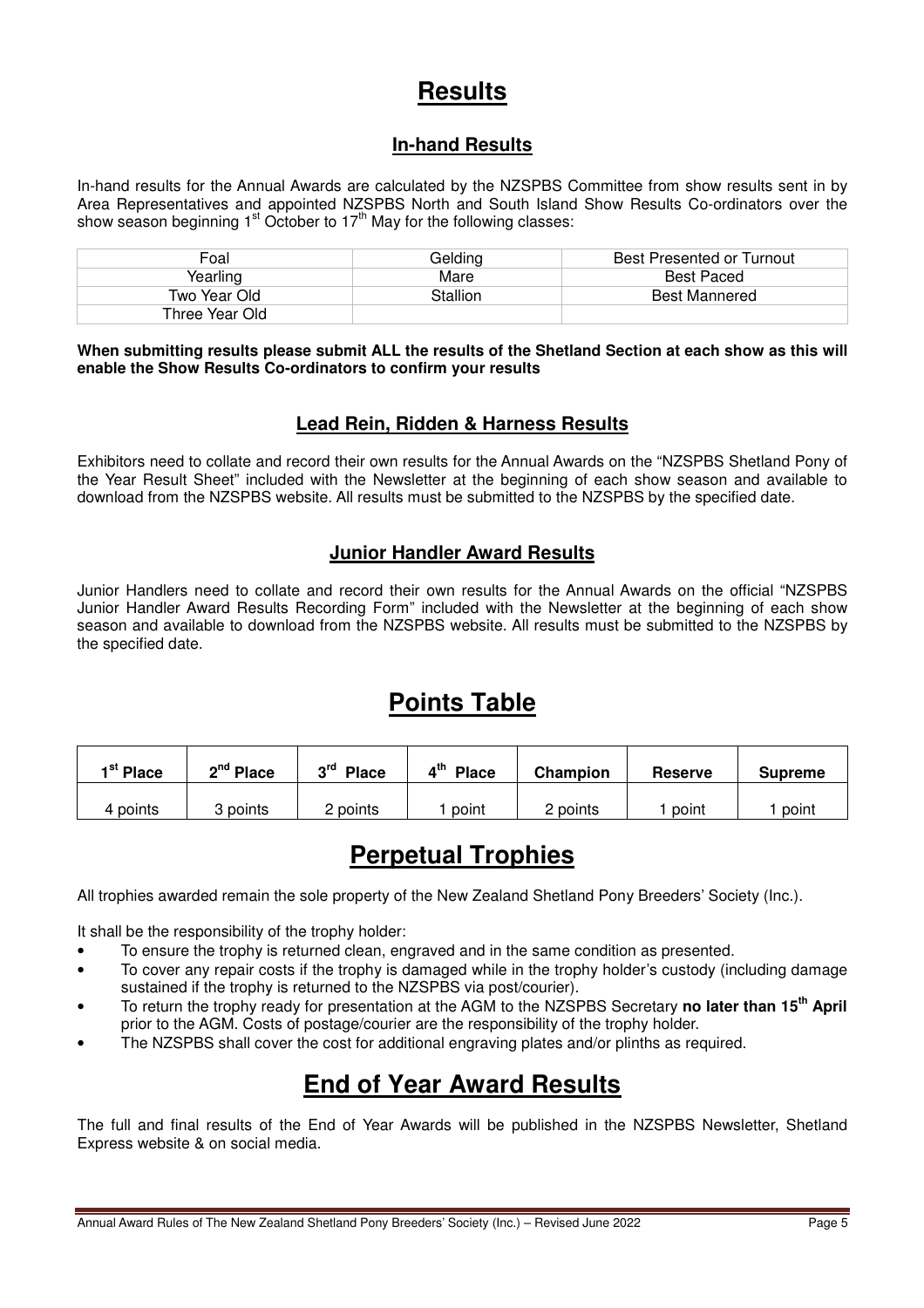# **Foal of the Year Award**

#### **Recipient of Perpetual Trophy donated by: Kim & Mark Brown, Rockisle Shetland Pony Stud, Canterbury**

- The NZSPBS Committee will calculate show results for ponies eligible for the NZSPBS Foal of the Year Award.
- This award is open to any Colt, Filly or Gelding Foal whose Sire and Dam are registered in the NZSPBS Stud Book.
- The Foal must be Registered or Colt Foal Recorded or have a current "Foal Name Pre-approval Certificate" to confirm their eligibility for registration.
- All A & P, Breeders and NZSPBS Regional shows with In-hand Shetland classes held in the show season beginning  $1<sup>st</sup>$  October to  $1<sup>st</sup>$  May in the subsequent year are eligible.
	- Placings gained in following classes are eligible:
		- Shetland Foal Colt, Filly or Gelding
		- Reserve Champion, Champion & Supreme Champion
- Best Presented or Turnout, Best Paced, Best Mannered, Best Paced & Mannered, Lead Rein, Ridden & Harness Classes are not eligible.
- Virtual shows are not eligible
- Points will be awarded on  $1^{st}$ ,  $2^{nd}$ ,  $3^{rd}$  and  $4^{th}$  placings plus Champion, Reserve Champion and Supreme Champion only.
- $1^{st} = 4$  points,  $2^{nd} = 3$  points,  $3^{rd} = 2$  points,  $4^{th} = 1$  point, Champion = 2 points, Reserve Champion = 1 point and Supreme Champion = 1 point.
- Placings gained at shows other than those specified by the NZSPBS Committee are not eligible.
- The Committee will appoint a person(s) to collect and collate the results**.** The NZSPBS Foal of the Year Award results shall be audited before the winner is announced at the AGM.
- In the event of a draw there will be a count back of first placings and the Pony with the most firsts will be deemed to be the winner.
- In the event of a count back of first placings not deciding the winner, there will be a count back of second, then third, and then fourth placings until an outright winner is found. If there is still a draw the result will be decided by a count back of Champion, then Reserve Champion, then Supreme Champion points.
- The decision of the NZSPBS Committee is final and no correspondence shall be entered into.
- The trophy awarded remains the property of the New Zealand Shetland Pony Breeders Society (Inc.).
- Engraving of the trophies awarded is the responsibility of the recipient.
- The trophy must be returned clean, engraved and in the same condition as presented ready present at the next AGM.
- The trophy is to be returned, at the trophy holder's cost, to the NZSPBS Secretary, no later than one 30<sup>th</sup> April prior to the AGM.
- The results will be published in the NZSPBS Newsletter, Shetland Express, Website and Social Media pages.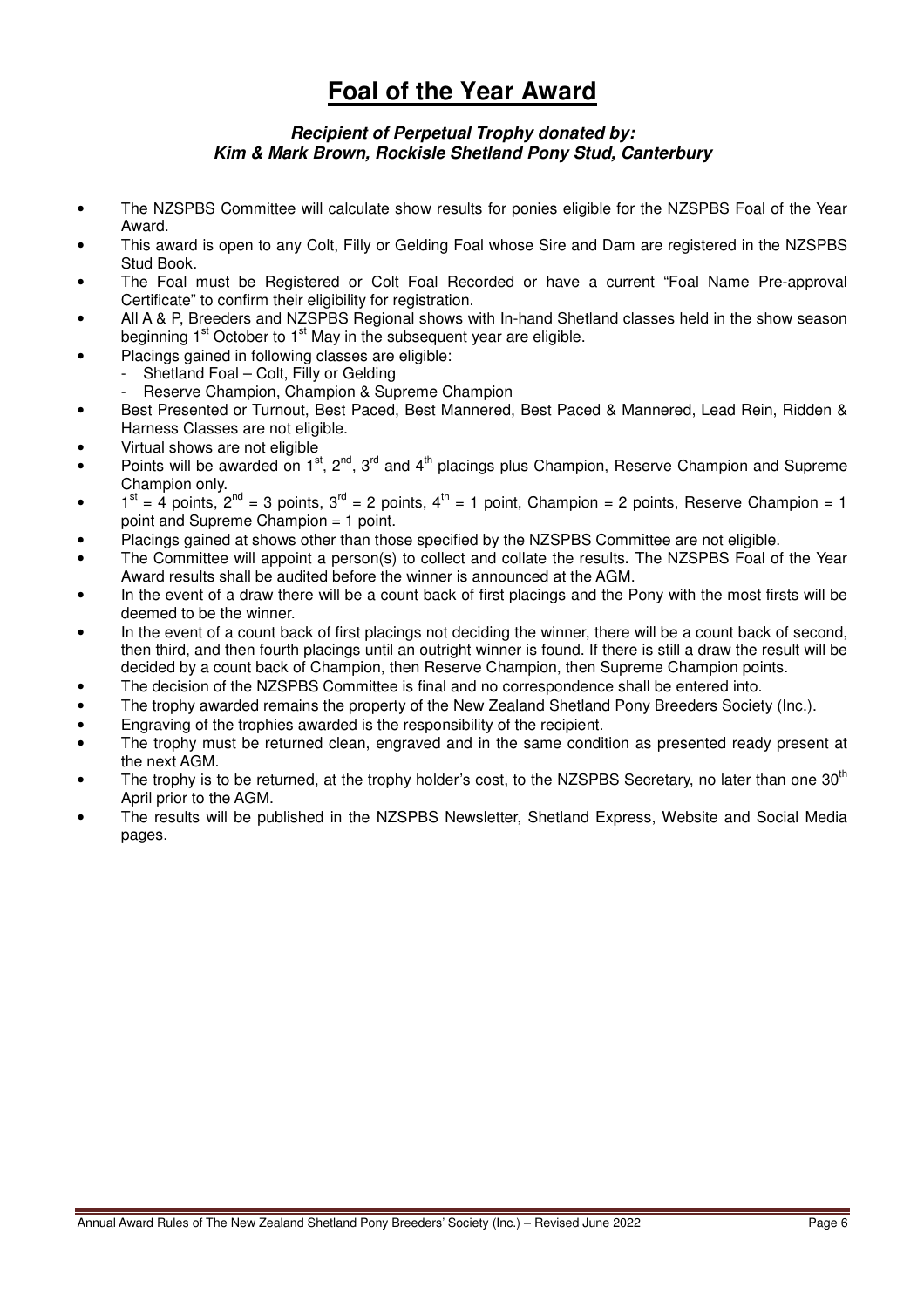# **Yearling of the Year Award**

#### **Recipient of Perpetual Trophy donated by: Mazline PartsWorld – The Wilson Family, Canterbury**

- The NZSPBS Committee will calculate show results for ponies eligible for the NZSPBS Yearling of the Year Award.
- This award is open to any Yearling Colt, Filly or Gelding registered in the NZSPBS Stud Book and owned (or leased) by a current financial member.
- All A & P, Breeders and NZSPBS Regional shows with In-hand Shetland classes held in the show season beginning  $1<sup>st</sup>$  October to  $1<sup>st</sup>$  May in the subsequent year are eligible.
	- Placings gained in following classes are eligible:
		- Shetland Yearling Colt, Filly or Gelding
		- Shetland Foal or Yearling Colt, Filly or Gelding
		- Shetland Pony Yearling 34 inch & under
		- Shetland Pony Foal or Yearling 34 inch & under
		- Shetland Pony 34 inch & under, any age
		- Reserve Champion, Champion & Supreme Champion
- Best Presented or Turnout, Best Paced, Best Mannered, Best Paced & Mannered, Lead Rein, Ridden & Harness Classes are not eligible.
- Virtual shows are not eligible.
- Points will be awarded on 1<sup>st</sup>, 2<sup>nd</sup>, 3<sup>rd</sup> and 4<sup>th</sup> placings plus Champion, Reserve Champion and Supreme Champion only.
- $1^{\text{st}} = 4$  points,  $2^{\text{nd}} = 3$  points,  $3^{\text{rd}} = 2$  points,  $4^{\text{th}} = 1$  point, Champion = 2 points, Reserve Champion = 1 point and Supreme Champion = 1 point.
- Placings gained at shows other than those specified by the NZSPBS Committee are not eligible.
- The Committee will appoint a person(s) to collect and collate the results**.** The NZSPBS Yearling of the Year Award results shall be audited before the winner is announced at the AGM.
- In the event of a draw there will be a count back of first placings and the Pony with the most firsts will be deemed to be the winner.
- In the event of a count back of first placings not deciding the winner, there will be a count back of second, then third, and then fourth placings until an outright winner is found. If there is still a draw the result will be decided by a count back of Champion, then Reserve Champion, then Supreme Champion points.
- The decision of the NZSPBS Committee is final and no correspondence shall be entered into.
- The trophy awarded remains the property of the New Zealand Shetland Pony Breeders Society (Inc.).
- Engraving of the trophies awarded is the responsibility of the recipient.
- The trophy must be returned clean, engraved and in the same condition as presented ready present at the next AGM.
- The trophy is to be returned, at the trophy holder's cost, to the NZSPBS Secretary, no later than 15<sup>th</sup> April prior to the AGM.
- The results will be published in the NZSPBS Newsletter, Shetland Express, Website and Social Media pages.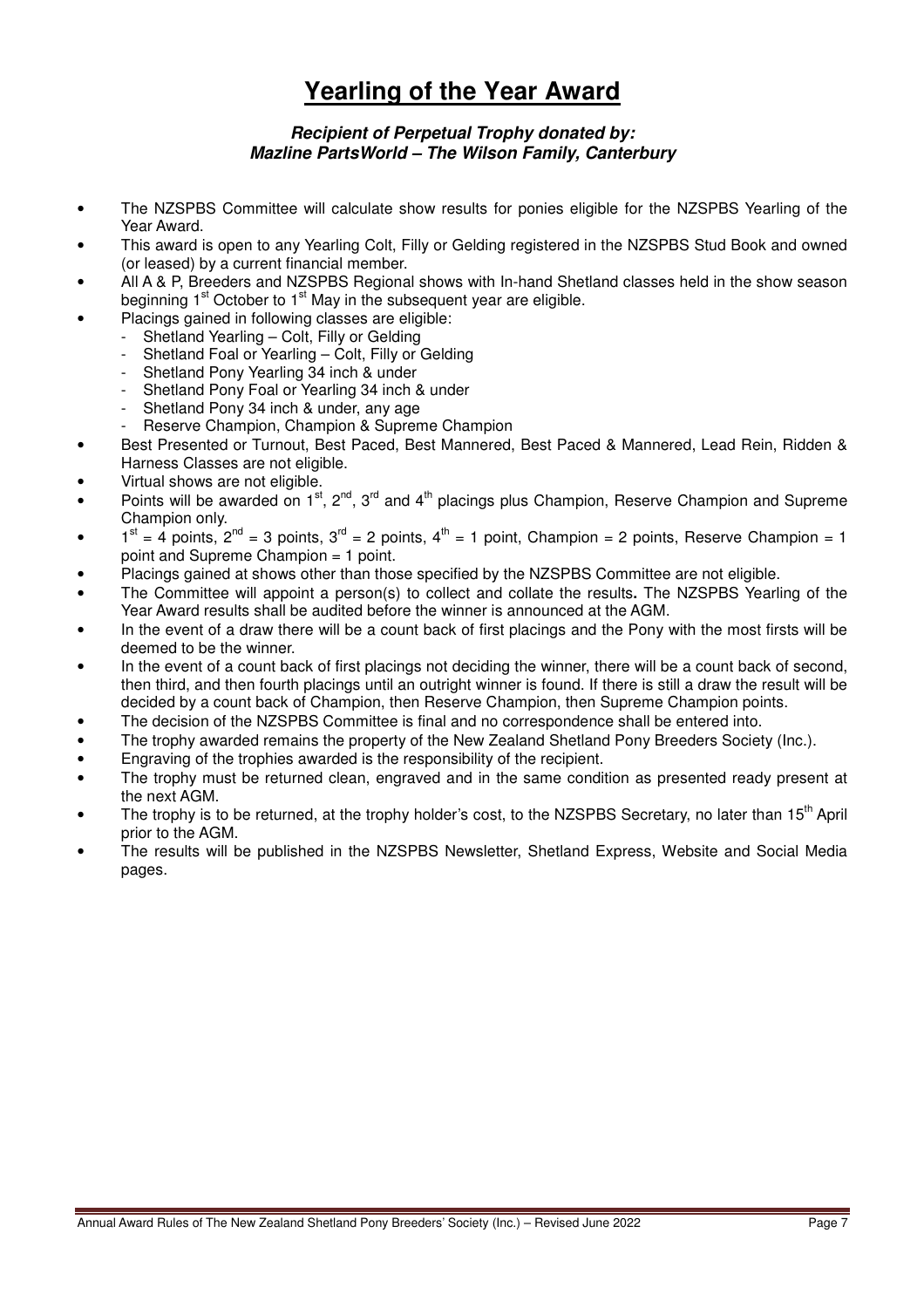# **Two Year Old of the Year Award**

#### **Recipient of Perpetual Trophy donated by: Shona & Andy Cusack, Oamaru**

- The NZSPBS Committee will calculate show results for ponies eligible for the NZSPBS Two Year Old of the Year Award.
- This award is open to any Two Year Old Colt, Filly or Gelding registered in the NZSPBS Stud Book.
- All A & P, Breeders and NZSPBS Regional shows with In-hand Shetland classes held in the show season beginning  $1<sup>st</sup>$  October to  $1<sup>st</sup>$  May in the subsequent year are eligible.
- Placings gained in following classes are eligible:
	- Shetland Pony 2 or 3 Year Old Colt, Filly or Gelding
	- Shetland Pony 2 Year Old Colt, Filly or Gelding
	- Shetland Pony 2 or 3 Year Old, 34 inch & under
	- Shetland Pony 34 inch & under, any age
	- Reserve Champion, Champion & Supreme Champion
- Best Presented or Turnout, Best Paced, Best Mannered, Best Paced & Mannered, Lead Rein, Ridden & Harness Classes are not eligible.
- Virtual shows are not eligible.
- Points will be awarded on 1<sup>st</sup>, 2<sup>nd</sup>, 3<sup>rd</sup> and 4<sup>th</sup> placings plus Champion, Reserve Champion and Supreme Champion only.
- $1<sup>st</sup> = 4$  points,  $2<sup>nd</sup> = 3$  points,  $3<sup>rd</sup> = 2$  points,  $4<sup>th</sup> = 1$  point, Champion = 2 points, Reserve Champion = 1 point and Supreme Champion = 1 point.
- Placings gained at shows other than those specified by the NZSPBS Committee are not eligible
- The Committee will appoint a person(s) to collect and collate the results**.** The NZSPBS Two Year Old of the Year Award results shall be audited before the winner is announced at the AGM.
- In the event of a draw there will be a count back of first placings and the Pony with the most firsts will be deemed to be the winner.
- In the event of a count back of first placings not deciding the winner, there will be a count back of second, then third, and then fourth placings until an outright winner is found. If there is still a draw the result will be decided by a count back of Champion, then Reserve Champion, then Supreme Champion points.
- The decision of the NZSPBS Committee is final and no correspondence shall be entered into.
- The trophy awarded remains the property of the New Zealand Shetland Pony Breeders Society (Inc.).
- Engraving of the trophies awarded is the responsibility of the recipient.
- The trophy must be returned clean, engraved and in the same condition as presented ready present at the next AGM.
- The trophy is to be returned, at the trophy holder's cost, to the NZSPBS Secretary, no later than 15<sup>th</sup> April prior to the AGM.
- The results will be published in the NZSPBS Newsletter, Shetland Express, Website and Social Media pages.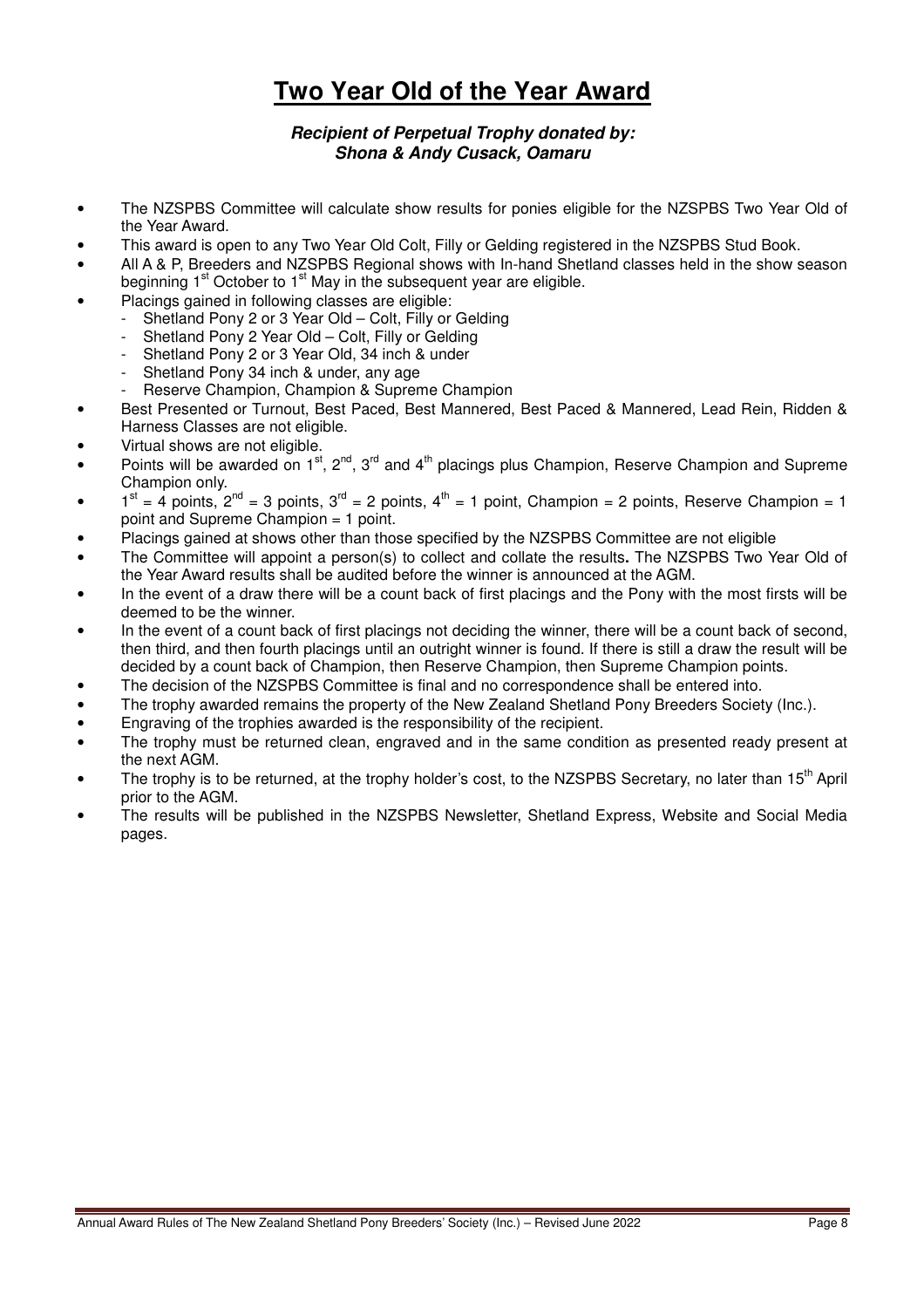# **Three Year Old of the Year Award**

#### **Recipient of Perpetual Trophy donated by: Beechgrove Shetland Pony Stud – The Price Family, Timaru**

- The NZSPBS Committee will calculate show results for ponies eligible for the NZSPBS Three Year Old of the Year Award.
- This award is open to any Three Year Old Colt, Filly or Gelding registered in the NZSPBS Stud Book.
- All A & P, Breeders and NZSPBS Regional shows with In-hand Shetland classes held in the show season beginning  $1<sup>st</sup>$  October to  $1<sup>st</sup>$  May in the subsequent year are eligible.
- Placings gained in following classes are eligible:
	- Shetland Pony 2 or 3 Year Old Colt, Filly or Gelding
	- Shetland Pony 3 Year Old Colt, Filly or Gelding
	- Shetland Pony 2 or 3 Year Old, 34 inch & under
	- Shetland Pony 34 inch & under, any age
	- Reserve Champion, Champion & Supreme Champion
- Best Presented or Turnout, Best Paced, Best Mannered, Best Paced & Mannered, Lead Rein, Ridden & Harness Classes are not eligible.
- Virtual shows are not eligible.
- Points will be awarded on 1<sup>st</sup>, 2<sup>nd</sup>, 3<sup>rd</sup> and 4<sup>th</sup> placings plus Champion, Reserve Champion and Supreme Champion only.
- $1<sup>st</sup> = 4$  points,  $2<sup>nd</sup> = 3$  points,  $3<sup>rd</sup> = 2$  points,  $4<sup>th</sup> = 1$  point, Champion = 2 points, Reserve Champion = 1 point and Supreme Champion = 1 point.
- Placings gained at shows other than those specified by the NZSPBS Committee are not eligible
- The Committee will appoint a person(s) to collect and collate the results**.** The NZSPBS Three Year Old of the Year Award results shall be audited before the winner is announced at the AGM.
- In the event of a draw there will be a count back of first placings and the Pony with the most firsts will be deemed to be the winner.
- In the event of a count back of first placings not deciding the winner, there will be a count back of second, then third, and then fourth placings until an outright winner is found. If there is still a draw the result will be decided by a count back of Champion, then Reserve Champion, then Supreme Champion points.
- The decision of the NZSPBS Committee is final and no correspondence shall be entered into.
- The trophy awarded remains the property of the New Zealand Shetland Pony Breeders Society (Inc.).
- Engraving of the trophies awarded is the responsibility of the recipient.
- The trophy must be returned clean, engraved and in the same condition as presented ready present at the next AGM.
- The trophy is to be returned, at the trophy holder's cost, to the NZSPBS Secretary, no later than 15<sup>th</sup> April prior to the AGM.
- The results will be published in the NZSPBS Newsletter, Shetland Express, Website and Social Media pages.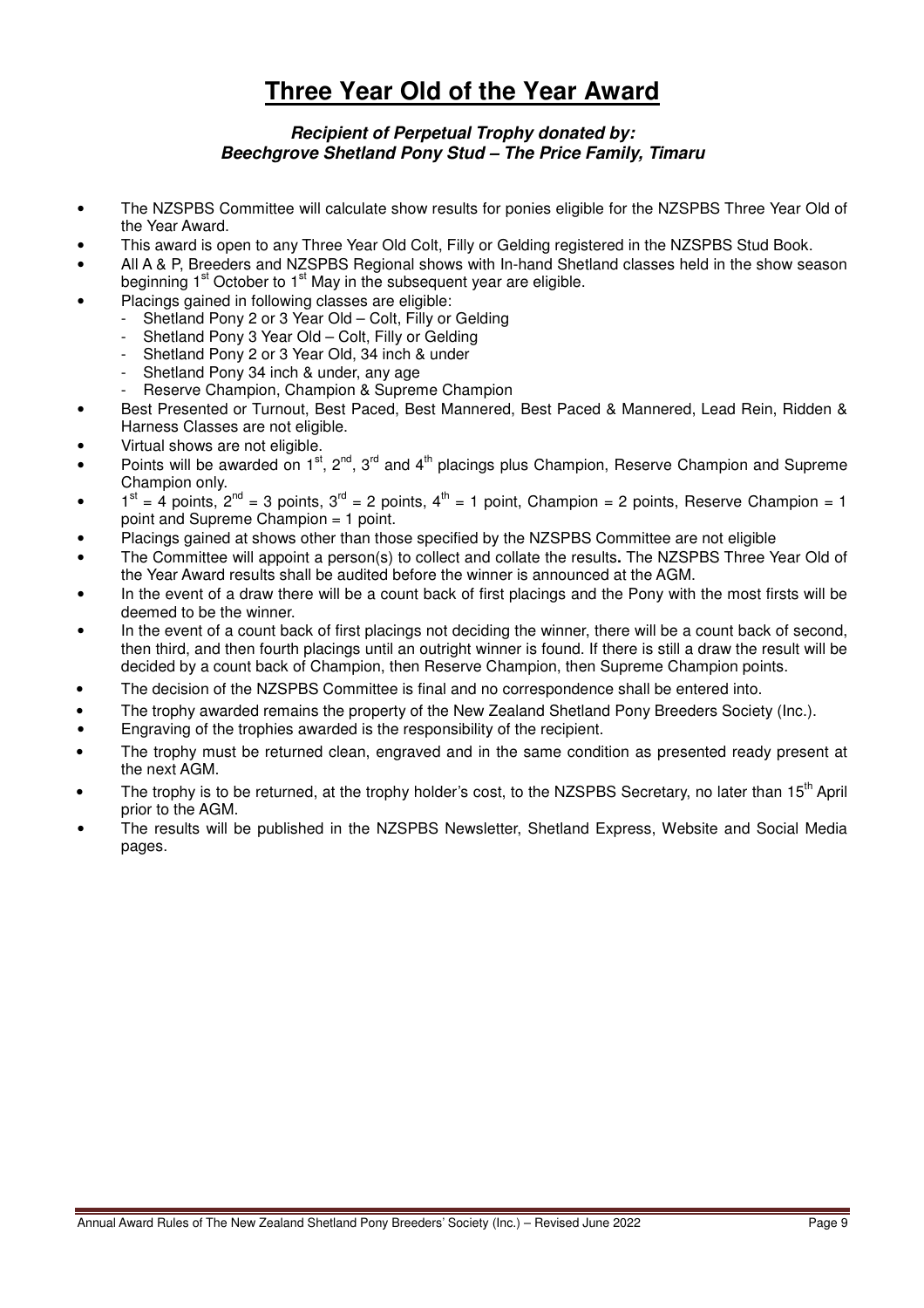# **Overall Youngstock Pony of the Year Award**

#### **Recipient of Perpetual Trophy donated by: Marian Lusby, North Close Shetlands, Cambridge**

- Youngstock Pony of the Year is awarded to the Pony who has gained the most points from:
	- Foal of the Year
	- Yearling of the Year
	- Two Year Old of the Year
	- Three Year Old of the Year
- The Committee will appoint a person(s) to collect and collate the results**.** The NZSPBS Youngstock Pony of the Year Award results shall be audited before the winner is announced at the AGM.
- In the event of a draw there will be a count back of first placings and the Pony with the most firsts will be deemed to be the winner.
- In the event of a count back of first placings not deciding the winner, there will be a count back of second, then third, and then fourth placings until an outright winner is found. If there is still a draw the result will be decided by a count back of Champion, then Reserve Champion, then Supreme Champion points.
- The decision of the NZSPBS Committee is final and no correspondence shall be entered into.
- The trophy awarded remains the property of the New Zealand Shetland Pony Breeders Society (Inc.).
- Engraving of the trophies awarded is the responsibility of the recipient.
- The trophy must be returned clean, engraved and in the same condition as presented ready present at the next AGM.
- The trophy is to be returned, at the trophy holder's cost, to the NZSPBS Secretary, no later than 15<sup>th</sup> April prior to the AGM.
- The results will be published in the NZSPBS Newsletter, Shetland Express, Website and Social Media pages.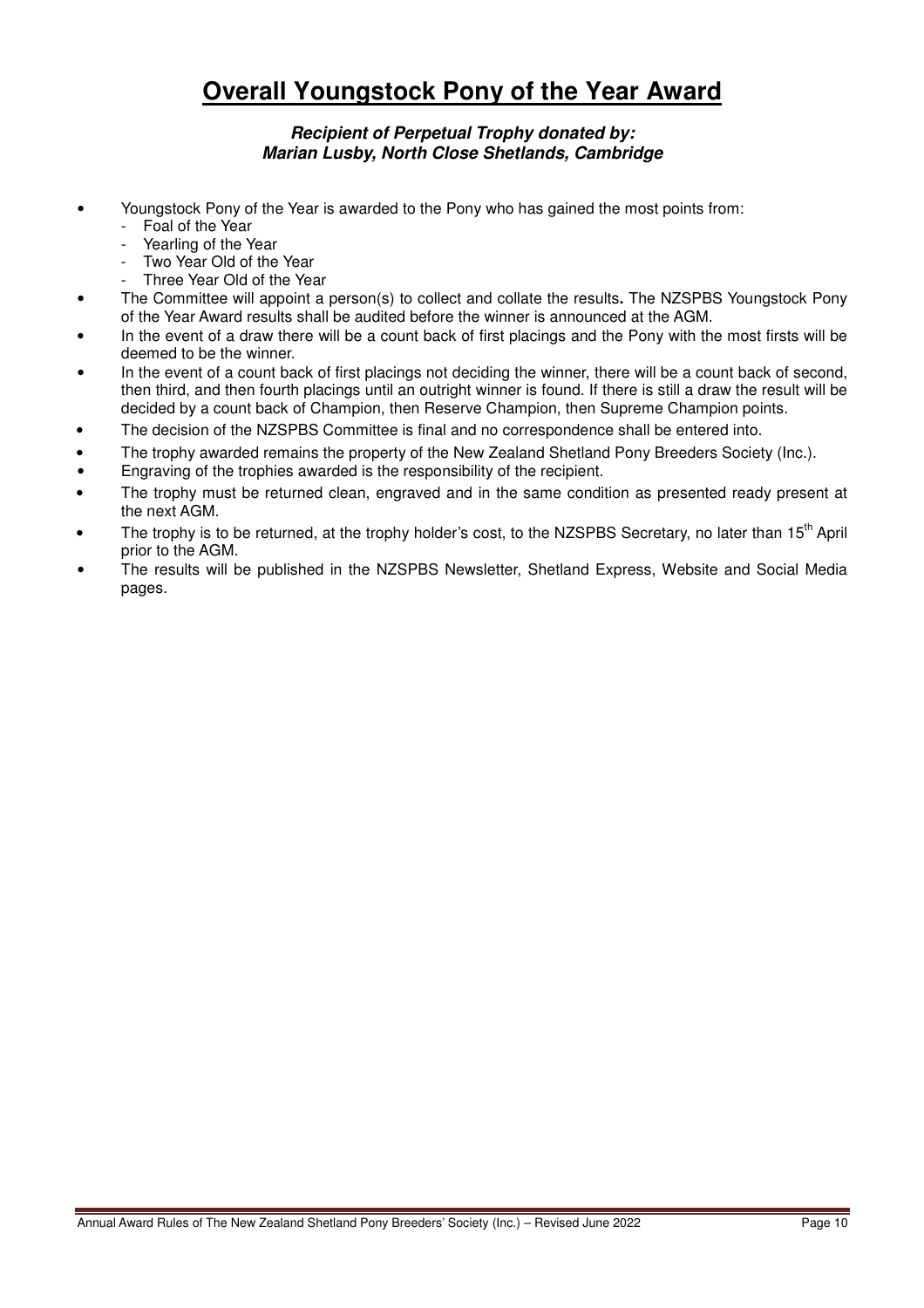# **Gelding of the Year Award**

#### **Recipient of Perpetual Trophy donated by: Helen Salt, Saltaire Shetland Pony Stud, Canterbury**

- The NZSPBS Committee will calculate show results for ponies eligible for the NZSPBS Gelding of the Year Award.
- This award is open to any Gelding registered in the NZSPBS Stud Book.
- All A & P, Breeders and NZSPBS Regional shows with In-hand Shetland classes held in the show season beginning  $1<sup>st</sup>$  October to  $1<sup>st</sup>$  May in the subsequent year are eligible.
- Placings gained in following classes are eligible:
	- Shetland Pony Gelding, 4 years & over
		- Adult Shetland Pony, any age
		- Shetland Pony Gelding 34 inch & under, 4 years & over
		- Adult Shetland Pony 34 inch & under, any age
		- Reserve Champion, Champion & Supreme Champion
- Best Presented or Turnout, Best Paced, Best Mannered, Best Paced & Mannered, Lead Rein, Ridden & Harness Classes are not eligible.
- Virtual shows are not eligible.
- Points will be awarded on 1<sup>st</sup>, 2<sup>nd</sup>, 3<sup>rd</sup> and 4<sup>th</sup> placings plus Champion, Reserve Champion and Supreme Champion only.
- $1<sup>st</sup> = 4$  points,  $2<sup>nd</sup> = 3$  points,  $3<sup>rd</sup> = 2$  points,  $4<sup>th</sup> = 1$  point, Champion = 2 points, Reserve Champion = 1 point and Supreme Champion = 1 point.
- Placings gained at shows other than those specified by the NZSPBS Committee are not eligible.
- The Committee will appoint a person(s) to collect and collate the results**.** The NZSPBS Gelding of the Year Award results shall be audited before the winner is announced at the AGM.
- In the event of a draw there will be a count back of first placings and the Pony with the most firsts will be deemed to be the winner.
- In the event of a count back of first placings not deciding the winner, there will be a count back of second, then third, and then fourth placings until an outright winner is found. If there is still a draw the result will be decided by a count back of Champion, then Reserve Champion, then Supreme Champion points.
- The decision of the NZSPBS Committee is final and no correspondence shall be entered into.
- The trophy awarded remains the property of the New Zealand Shetland Pony Breeders Society (Inc.).
- Engraving of the trophies awarded is the responsibility of the recipient.
- The trophy must be returned clean, engraved and in the same condition as presented ready present at the next AGM.
- The trophy is to be returned, at the trophy holder's cost, to the NZSPBS Secretary, no later than 15<sup>th</sup> April prior to the AGM.
- The results will be published in the NZSPBS Newsletter, Shetland Express, Website and Social Media pages.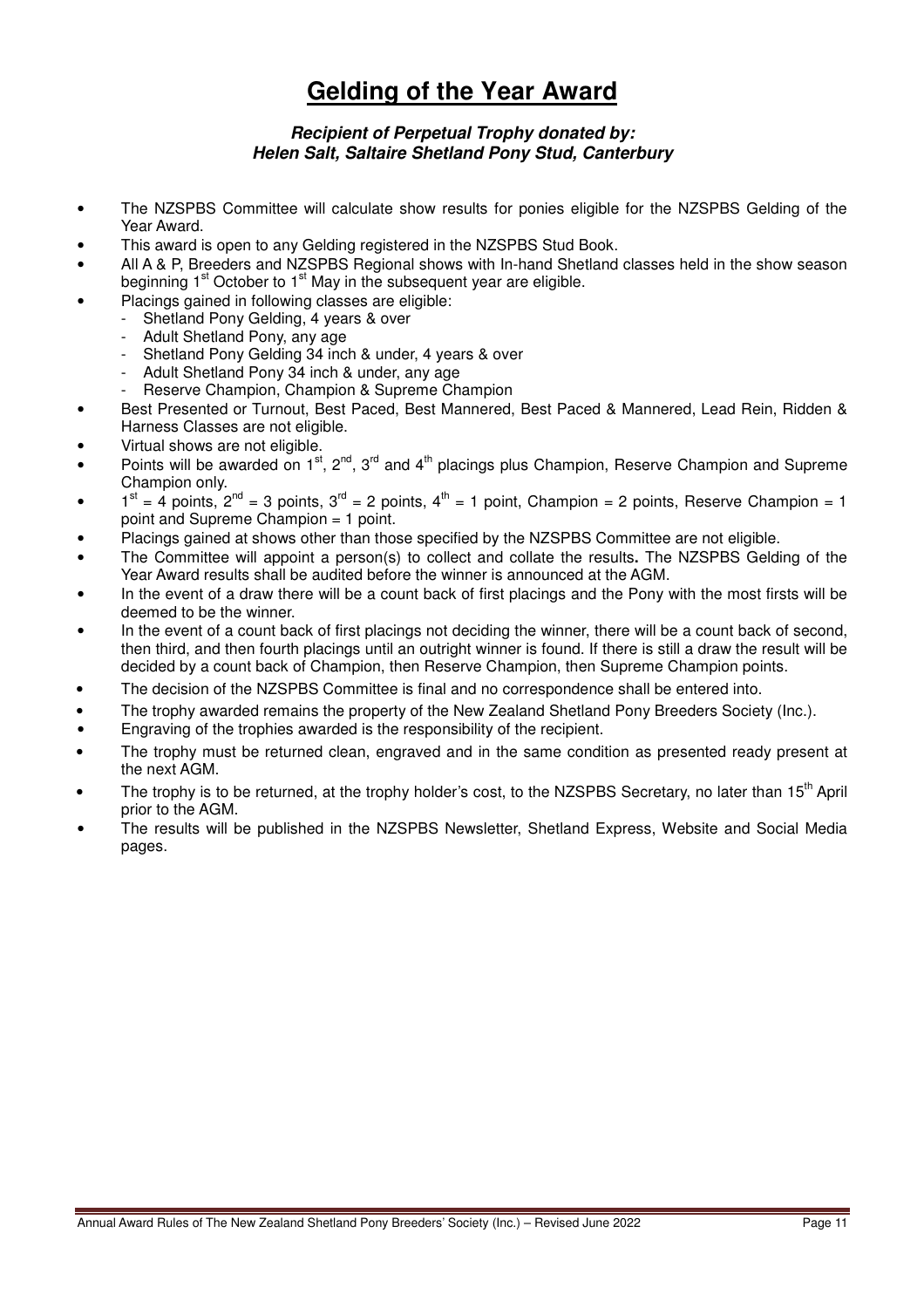## **Mare of the Year Award**

#### **Recipient of Perpetual Trophy donated by: Lesley & Paul Lewis, Llewellyn Shetland Pony Stud, Canterbury**

- The NZSPBS Committee will calculate show results for ponies eligible for the NZSPBS Mare of the Year Award.
- This award is open to any Mare registered in the NZSPBS Stud Book.
- All A & P, Breeders and NZSPBS Regional shows with In-hand Shetland classes held in the show season beginning  $1<sup>st</sup>$  October to  $1<sup>st</sup>$  May in the subsequent year are eligible.
- Placings gained in following classes are eligible:
- Shetland Pony Mare, 4 years & over
	- Adult Shetland Pony, any age
	- Shetland Pony Mare 34 inch & under, 4 years & over
	- Adult Shetland Pony 34 inch & under, any age
	- Reserve Champion, Champion & Supreme Champion
- Best Presented or Turnout, Best Paced, Best Mannered, Best Paced & Mannered, Lead Rein, Ridden & Harness Classes are not eligible.
- Virtual shows are not eligible.
- Points will be awarded on 1<sup>st</sup>, 2<sup>nd</sup>, 3<sup>rd</sup> and 4<sup>th</sup> placings plus Champion, Reserve Champion and Supreme Champion only.
- $1<sup>st</sup> = 4$  points,  $2<sup>nd</sup> = 3$  points,  $3<sup>rd</sup> = 2$  points,  $4<sup>th</sup> = 1$  point, Champion = 2 points, Reserve Champion = 1 point and Supreme Champion = 1 point.
- Placings gained at shows other than those specified by the NZSPBS Committee are not eligible.
- The Committee will appoint a person(s) to collect and collate the results**.** The NZSPBS Mare of the Year Award results shall be audited before the winner is announced at the AGM.
- In the event of a draw there will be a count back of first placings and the Pony with the most firsts will be deemed to be the winner.
- In the event of a count back of first placings not deciding the winner, there will be a count back of second, then third, and then fourth placings until an outright winner is found. If there is still a draw the result will be decided by a count back of Champion, then Reserve Champion, then Supreme Champion points.
- The decision of the NZSPBS Committee is final and no correspondence shall be entered into.
- The trophy awarded remains the property of the New Zealand Shetland Pony Breeders Society (Inc.).
- Engraving of the trophies awarded is the responsibility of the recipient.
- The trophy must be returned clean, engraved and in the same condition as presented ready present at the next AGM.
- The trophy is to be returned, at the trophy holder's cost, to the NZSPBS Secretary, no later than 1<sup>st</sup> April prior to the AGM.
- The results will be published in the NZSPBS Newsletter, Shetland Express, Website and Social Media pages.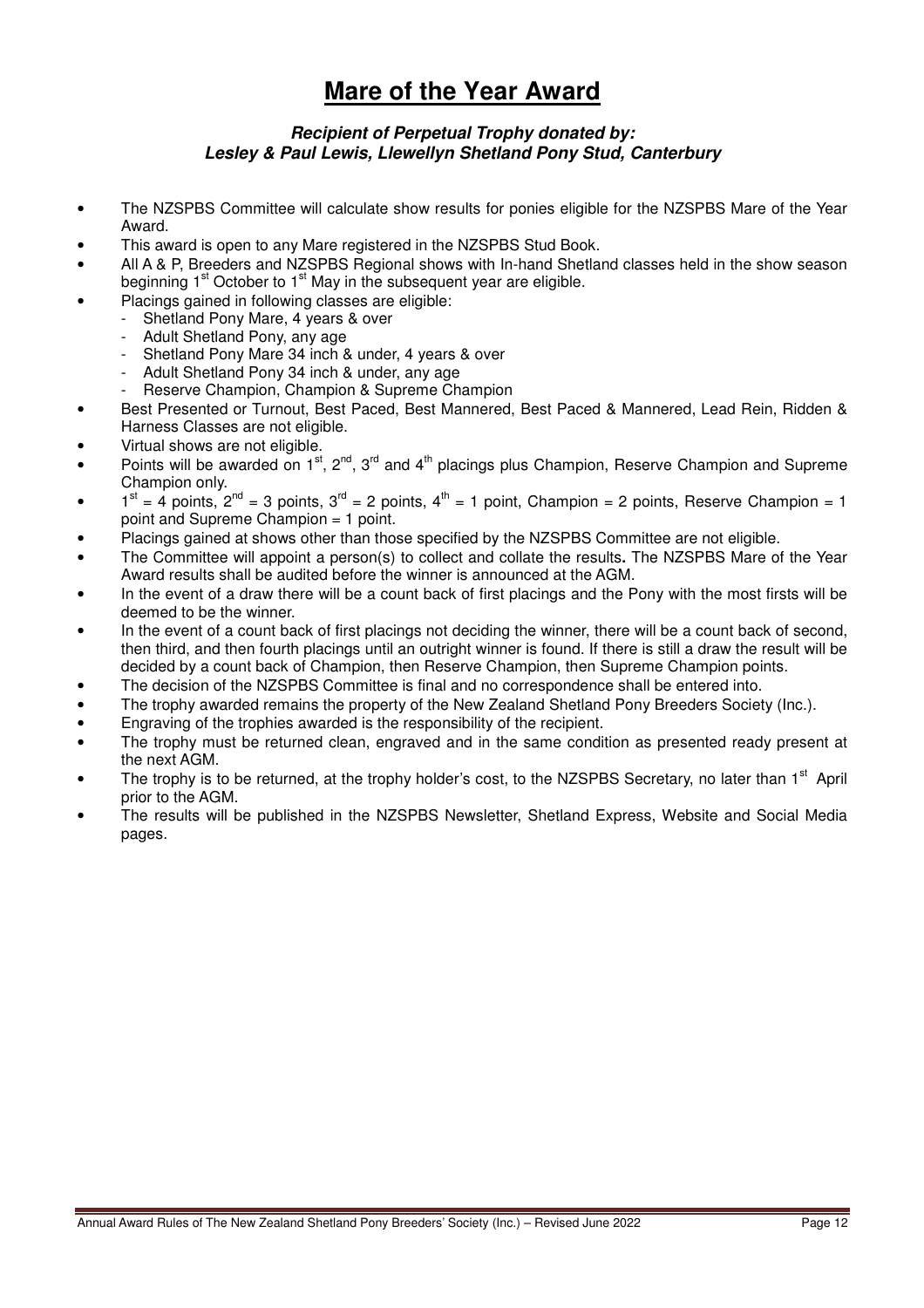# **Stallion of the Year Award**

#### **Recipient of Perpetual Trophy donated by: Diana & John Humphries. Cotswold Shetland Pony Stud, Canterbury**

- The NZSPBS Committee will calculate show results for ponies eligible for the NZSPBS Stallion of the Year Award.
- This award is open to any Stallion registered in the NZSPBS Stud Book.
- All A & P, Breeders and NZSPBS Regional shows with In-hand Shetland classes held in the show season beginning  $1<sup>st</sup>$  October to  $1<sup>st</sup>$  May in the subsequent year are eligible.
- Placings gained in following classes are eligible:
	- Shetland Pony Stallion, 4 years & over
	- Adult Shetland Pony, any age
	- Shetland Pony Stallion 34 inch & under, 4 years & over
	- Adult Shetland Pony 34 inch & under, any age
	- Reserve Champion, Champion & Supreme Champion
- Best Presented or Turnout, Best Paced, Best Mannered, Best Paced & Mannered, Lead Rein, Ridden & Harness Classes are not eligible.
- Virtual shows are not eligible.
- Points will be awarded on 1<sup>st</sup>, 2<sup>nd</sup>, 3<sup>rd</sup> and 4<sup>th</sup> placings plus Champion, Reserve Champion and Supreme Champion only.
- $1^{\text{st}} = 4$  points,  $2^{\text{nd}} = 3$  points,  $3^{\text{rd}} = 2$  points,  $4^{\text{th}} = 1$  point, Champion = 2 points, Reserve Champion = 1 point and Supreme Champion = 1 point.
- Placings gained at shows other than those specified by the NZSPBS Committee are not eligible.
- The Committee will appoint a person(s) to collect and collate the results**.** The NZSPBS Stallion of the Year Award results shall be audited before the winner is announced at the AGM.
- In the event of a draw there will be a count back of first placings and the Pony with the most firsts will be deemed to be the winner.
- In the event of a count back of first placings not deciding the winner, there will be a count back of second, then third, and then fourth placings until an outright winner is found. If there is still a draw the result will be decided by a count back of Champion, then Reserve Champion, then Supreme Champion points.
- The decision of the NZSPBS Committee is final and no correspondence shall be entered into.
- The trophy awarded remains the property of the New Zealand Shetland Pony Breeders Society (Inc.).
- Engraving of the trophies awarded is the responsibility of the recipient.
- The trophy must be returned clean, engraved and in the same condition as presented ready present at the next AGM.
- The trophy is to be returned, at the trophy holder's cost, to the NZSPBS Secretary, no later than 15<sup>th</sup> April prior to the AGM.
- The results will be published in the NZSPBS Newsletter, Shetland Express, Website and Social Media pages.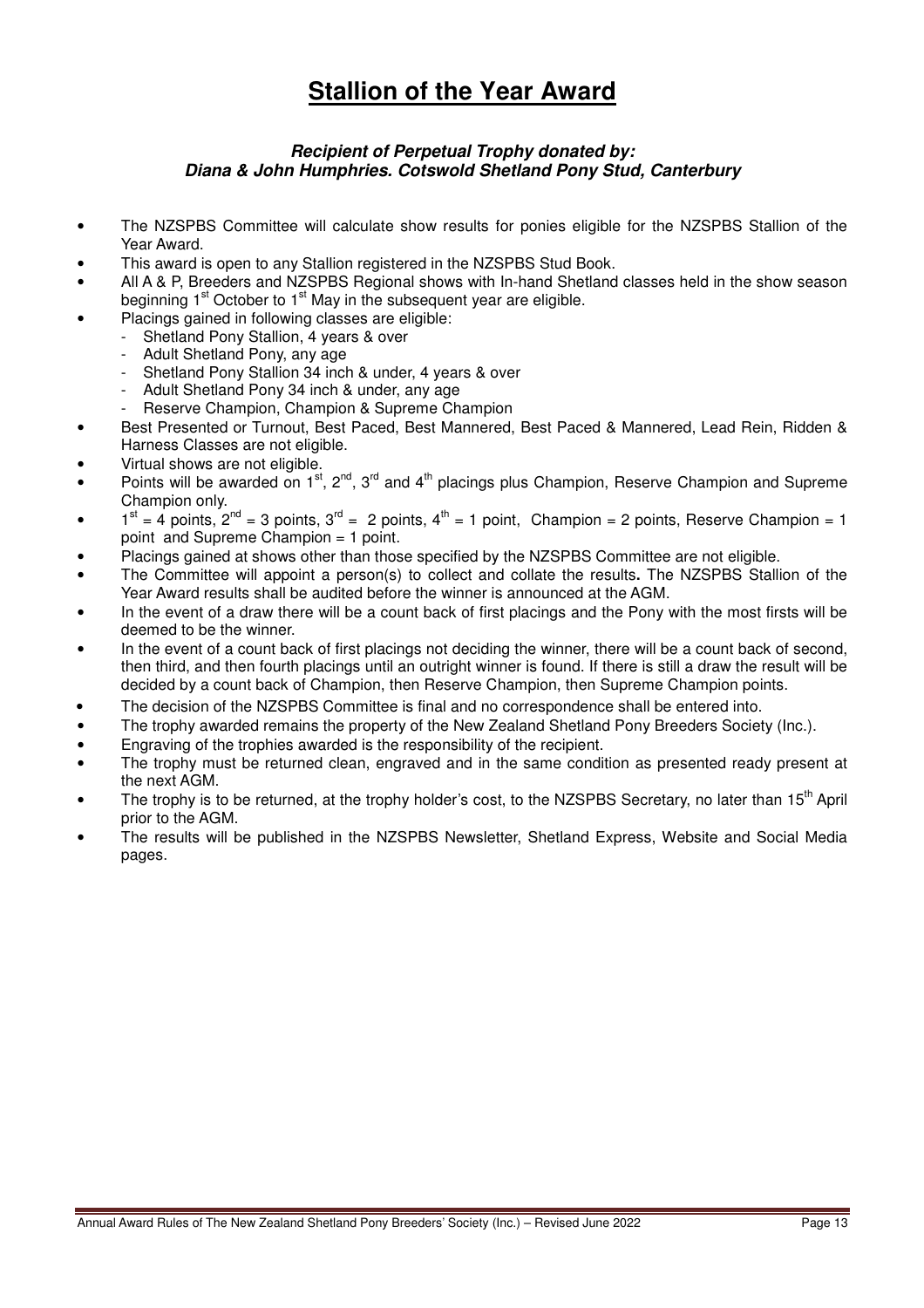# **North Island Pony of the Year Award**

#### **Recipient of Perpetual Trophy donated by: The Vincent Family, Foxton**

- North Island Pony of the Year is awarded to the Pony domiciled in the North Island that has gained the most points from the:
	- Foal of the Year
	- Yearling of the Year
	- Two Year Old of the Year
	- Three Year Old of the Year
	- Stallion of the Year
	- Mare of the Year
	- Gelding of the Year
- The Committee will appoint a person(s) to collect and collate the results**.** The NZSPBS North Island Pony of the Year Award results shall be audited before the winner is announced at the AGM.
- In the event of a draw there will be a count back of first placings and the Pony with the most firsts will be deemed to be the winner.
- In the event of a count back of first placings not deciding the winner, there will be a count back of second, then third, and then fourth placings until an outright winner is found. If there is still a draw the result will be decided by a count back of Champion, then Reserve Champion, then Supreme Champion points.
- The decision of the NZSPBS Committee is final and no correspondence shall be entered into.
- The trophy awarded remains the property of the New Zealand Shetland Pony Breeders Society (Inc.).
- Engraving of the trophies awarded is the responsibility of the recipient.
- The trophy must be returned clean, engraved and in the same condition as presented ready present at the next AGM.
- The trophy is to be returned, at the trophy holder's cost, to the NZSPBS Secretary, no later than 15<sup>th</sup> April prior to the AGM.
- The results will be published in the NZSPBS Newsletter, Shetland Express, Website and Social Media pages.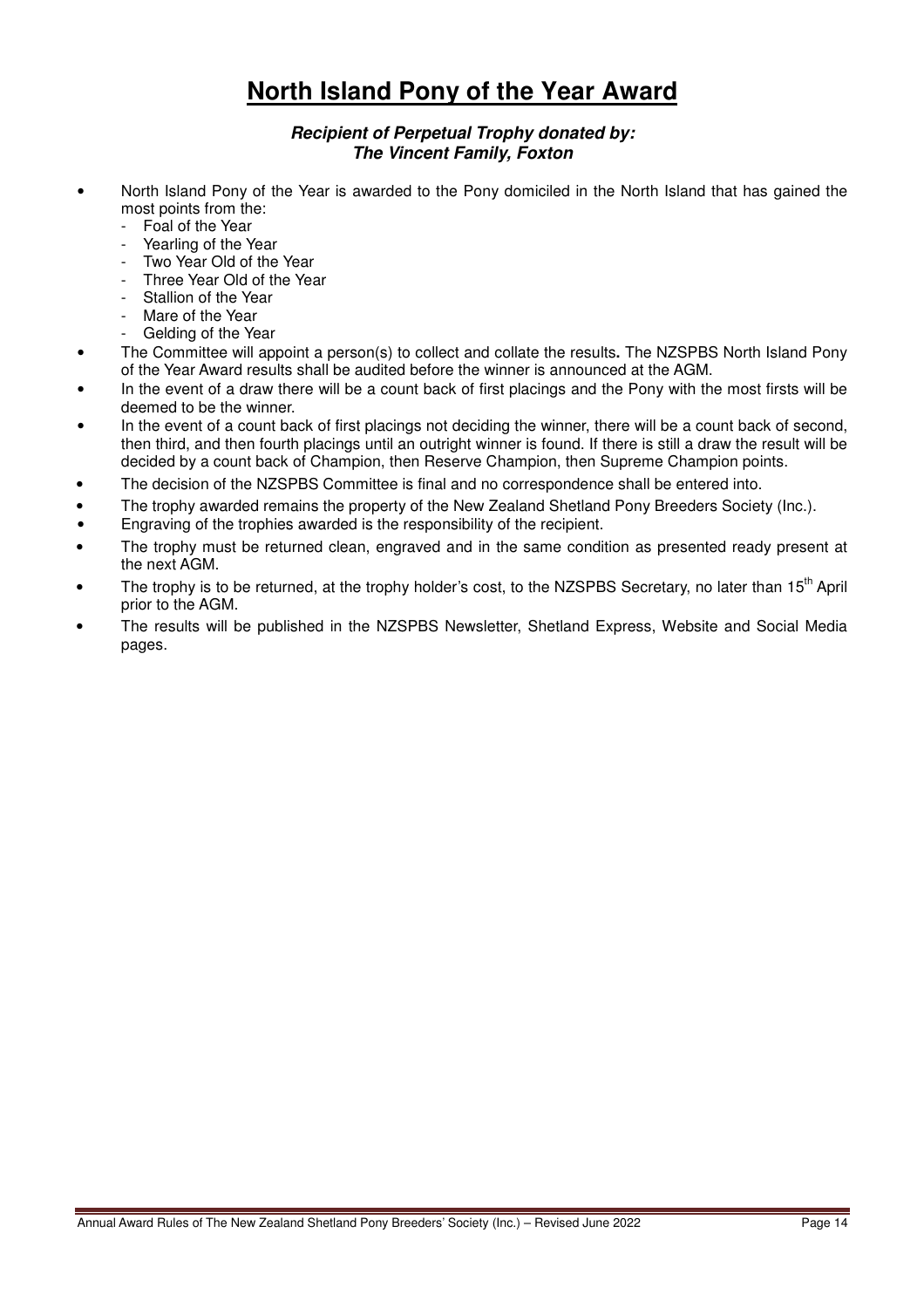# **South Island Pony of the Year Award**

#### **Recipient of Perpetual Trophy donated by: Catherine Crosado, Duncree Shetland Pony Stud, Canterbury**

- South Island Pony of the Year is awarded to the Pony domiciled in the South Island that has gained the most points from:
	- Foal of the Year
	- Yearling of the Year
	- Two Year Old of the Year
	- Three Year Old of the Year
	- Stallion of the Year
	- Mare of the Year
	- Gelding of the Year
- The Committee will appoint a person(s) to collect and collate the results**.** The NZSPBS South Island Pony of the Year Award results shall be audited before the winner is announced at the AGM.
- In the event of a draw there will be a count back of first placings and the Pony with the most firsts will be deemed to be the winner.
- In the event of a count back of first placings not deciding the winner, there will be a count back of second, then third, and then fourth placings until an outright winner is found. If there is still a draw the result will be decided by a count back of Champion, then Reserve Champion, then Supreme Champion points.
- The decision of the NZSPBS Committee is final and no correspondence shall be entered into.
- The trophy awarded remains the property of the New Zealand Shetland Pony Breeders Society (Inc.).
- Engraving of the trophies awarded is the responsibility of the recipient.
- The trophy must be returned clean, engraved and in the same condition as presented ready present at the next AGM.
- The trophy is to be returned, at the trophy holder's cost, to the NZSPBS Secretary, no later than 15<sup>th</sup> April prior to the AGM.
- The results will be published in the NZSPBS Newsletter, Shetland Express, Website and Social Media pages.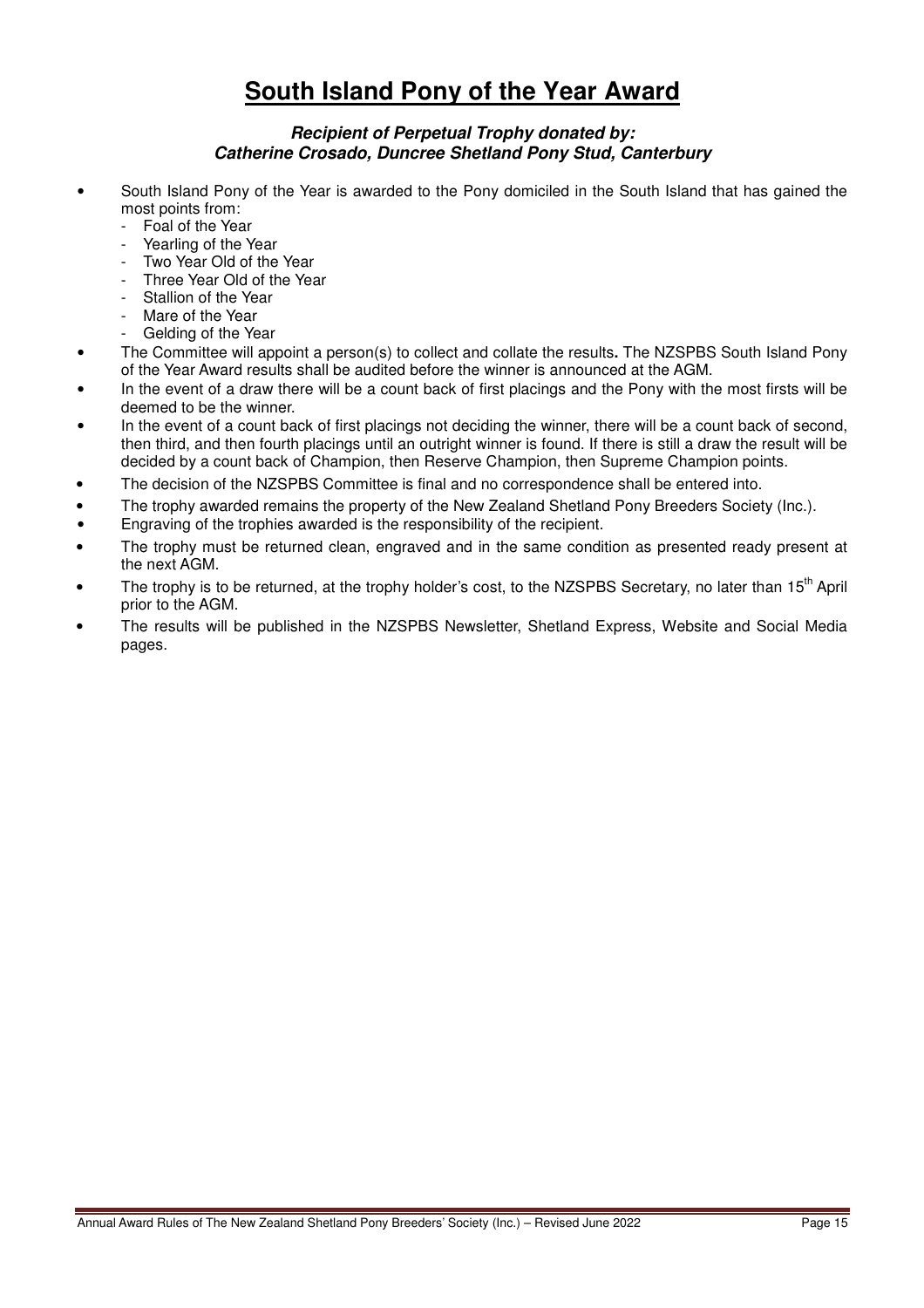# **Overall Shetland Pony of the Year Award**

#### **Recipient of Perpetual Trophy donated by: The Vincent Family, Foxton**

- The Overall Shetland Pony of the Year is awarded to the Pony that has gained the most points from:
	- Foal of the Year
	- Yearling of the Year
	- Two Year Old of the Year
	- Three Year Old of the Year
	- Stallion of the Year
	- Mare of the Year
	- Gelding of the Year
- The Committee will appoint a person(s) to collect and collate the results**.** The NZSPBS Overall Shetland Pony of the Year Award results shall be audited before the winner is announced at the AGM.
- In the event of a draw there will be a count back of first placings and the Pony with the most firsts will be deemed to be the winner.
- In the event of a count back of first placings not deciding the winner, there will be a count back of second, then third, and then fourth placings until an outright winner is found. If there is still a draw the result will be decided by a count back of Champion, then Reserve Champion, then Supreme Champion points.
- The decision of the NZSPBS Committee is final and no correspondence shall be entered into.
- The trophy awarded remains the property of the New Zealand Shetland Pony Breeders Society (Inc.).
- Engraving of the trophies awarded is the responsibility of the recipient.
- The trophy must be returned clean, engraved and in the same condition as presented ready present at the next AGM.
- The trophy is to be returned, at the trophy holder's cost, to the NZSPBS Secretary, no later than 15<sup>th</sup> April prior to the AGM.
- The results will be published in the NZSPBS Newsletter, Shetland Express, Website and Social Media pages.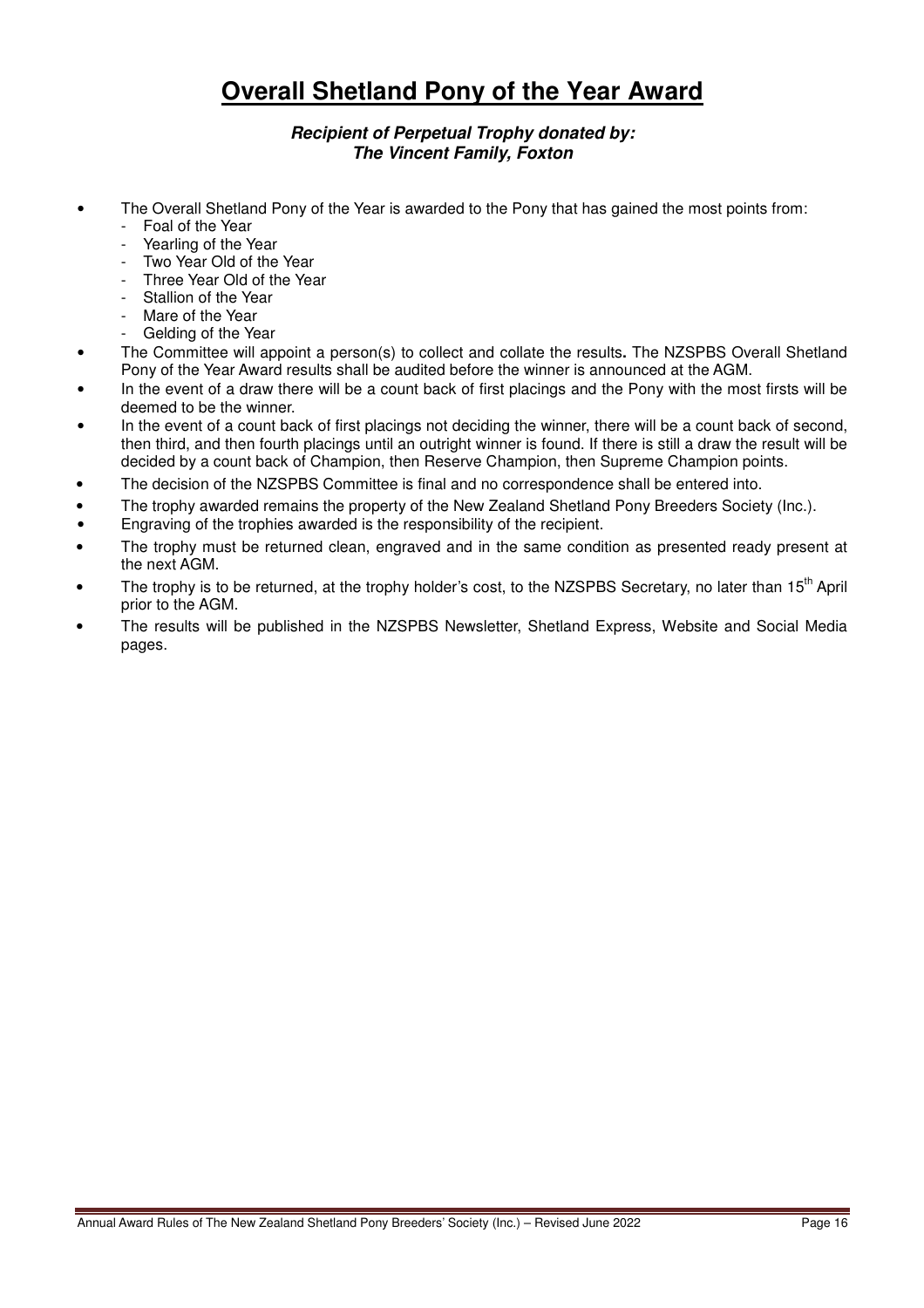# **Best Presented Pony of the Year Award**

#### **Recipient of Perpetual Trophy donated by: Catherine Crosado Duncree Shetland Pony Stud, Canterbury**

- The NZSPBS Committee will calculate show results for ponies eligible for the NZSPBS Best Presented Pony of the Year Award.
- This award is open to any Shetland Pony registered in the NZSPBS Stud Book.
- All A & P, Breeders and NZSPBS Regional shows with In-hand Shetland classes held in the show season beginning  $1<sup>st</sup>$  October to  $1<sup>st</sup>$  May in the subsequent year are eligible.
- Placings gained in following classes are eligible:
	- Best Presented or Turnout, Adult Shetland Pony & Handler
	- Best Presented or Turnout, Junior Shetland Pony & Handler
	- Best Presented or Turnout, Youngstock & Handler
	- Best Presented or Turnout, Shetland Pony & Handler, any age
	- Reserve Champion, Champion & Supreme Best Presented or Turnout.
- Virtual shows are not eligible.
- Points will be awarded on 1<sup>st</sup>, 2<sup>nd</sup>, 3<sup>rd</sup> and 4<sup>th</sup> placings plus Champion, Reserve Champion and Supreme Champion only.
- $1^{\text{st}} = 4$  points,  $2^{\text{nd}} = 3$  points,  $3^{\text{rd}} = 2$  points,  $4^{\text{th}} = 1$  point, Champion = 2 points, Reserve Champion = 1 point and Supreme Champion = 1 point.
- Placings gained at shows other than those specified by the NZSPBS Committee are not eligible.
- The Committee will appoint a person(s) to collect and collate the results**.** The NZSPBS Best Presented Pony of the Year Award results shall be audited before the winner is announced at the AGM.
- In the event of a draw there will be a count back of first placings and the Pony with the most firsts will be deemed to be the winner.
- In the event of a count back of first placings not deciding the winner, there will be a count back of second, then third, and then fourth placings until an outright winner is found. If there is still a draw the result will be decided by a count back of Champion, then Reserve Champion, then Supreme Champion points.
- The decision of the NZSPBS Committee is final and no correspondence shall be entered into.
- The trophy awarded remains the property of the New Zealand Shetland Pony Breeders Society (Inc.).
- Engraving of the trophies awarded is the responsibility of the recipient.
- The trophy must be returned clean, engraved and in the same condition as presented ready present at the next AGM.
- The trophy is to be returned, at the trophy holder's cost, to the NZSPBS Secretary, no later than 15<sup>th</sup> April prior to the AGM.
- The results will be published in the NZSPBS Newsletter, Shetland Express, Website and Social Media pages.
- The results will be published in the NZSPBS Newsletter, Shetland Express, Website and Social Media pages.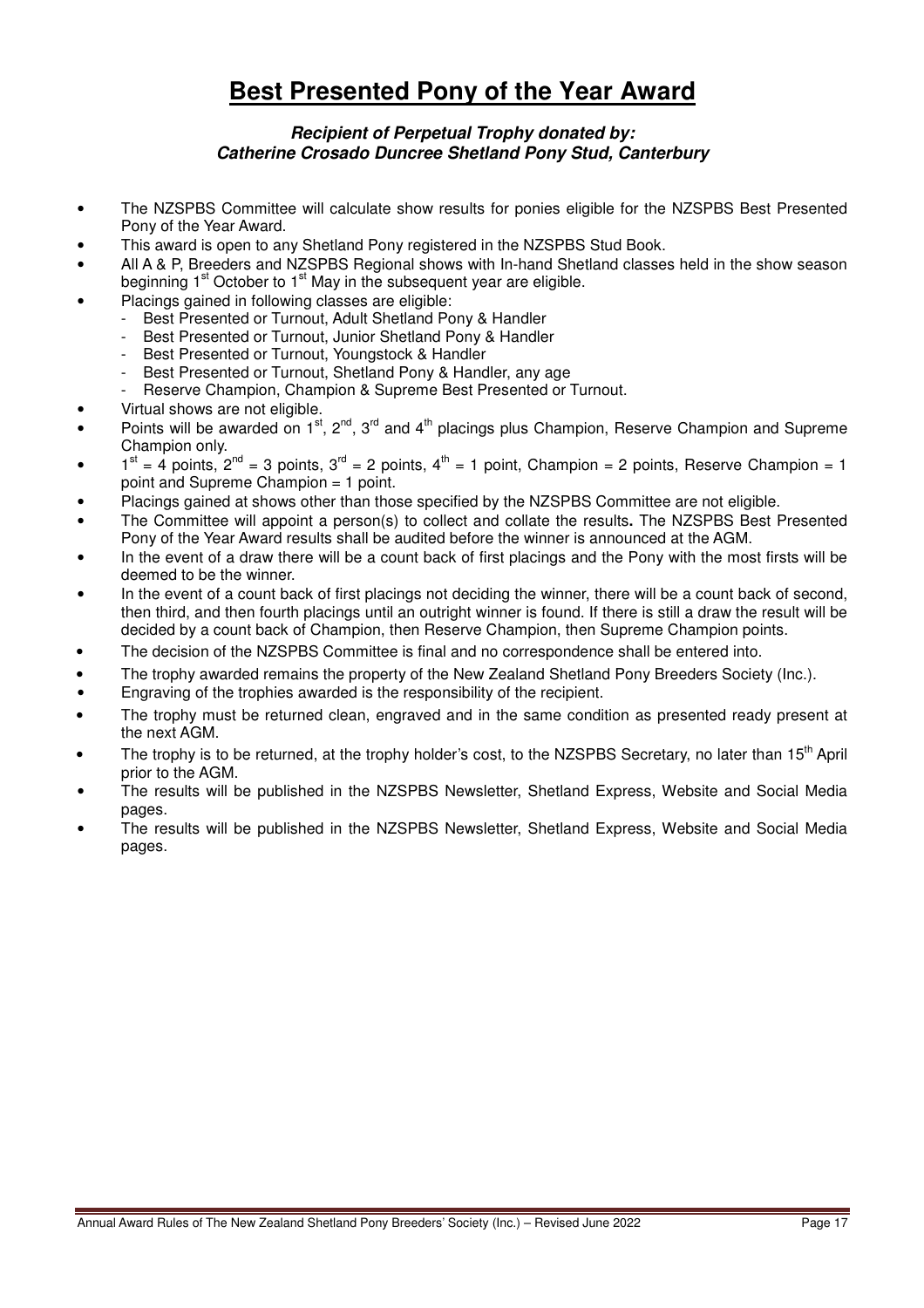# **Best Paced Pony of the Year Award**

#### **Recipient of Perpetual Trophy donated by: Kerin & Craig Houston, Rose-eyre Shetland Pony Stud, Canterbury**

- The NZSPBS Committee will calculate show results for ponies eligible for the NZSPBS Best Paced Pony of the Year Award.
- This award is open to any Shetland Pony registered in the NZSPBS Stud Book.
- All A & P, Breeders and NZSPBS Regional shows with In-hand Shetland classes held in the show season beginning  $1<sup>st</sup>$  October to  $1<sup>st</sup>$  May in the subsequent year are eligible.
- Placings gained in following classes are eligible:
- Best Paced Adult Shetland Pony
	- Best Paced Junior Shetland Pony
	- Best Paced Youngstock
	- Best Paced Shetland Pony, any age
- Best Handler and Best Mannered classes are not eligible.
- Virtual shows are not eligible.
- Where Best Paced and Best Mannered classes are combined the points for Best Paced will be counted.
- Points will be awarded on  $1^{st}$ ,  $2^{nd}$ ,  $3^{rd}$  and  $4^{th}$  placings.
- $1^{st} = 4$  points,  $2^{nd} = 3$  points,  $3^{rd} = 2$  points,  $4^{th} = 1$  point.
- Placings gained at shows other than those specified by the NZSPBS Committee are not eligible.
- The Committee will appoint a person(s) to collect and collate the results**.** The NZSPBS Best Paced Pony of the Year Award results shall be audited before the winner is announced at the AGM.
- In the event of a draw there will be a count back of first placings and the Pony with the most firsts will be deemed to be the winner.
- In the event of a count back of first placings not deciding the winner, there will be a count back of second, then third, and then fourth placings until an outright winner is found.
- The decision of the NZSPBS Committee is final and no correspondence shall be entered into.
- The trophy awarded remains the property of the New Zealand Shetland Pony Breeders Society (Inc.).
- Engraving of the trophies awarded is the responsibility of the recipient.
- The trophy must be returned clean, engraved and in the same condition as presented ready present at the next AGM.
- The trophy is to be returned, at the trophy holder's cost, to the NZSPBS Secretary, no later than 15<sup>th</sup> April prior to the AGM.
- The results will be published in the NZSPBS Newsletter, Shetland Express, Website and Social Media pages.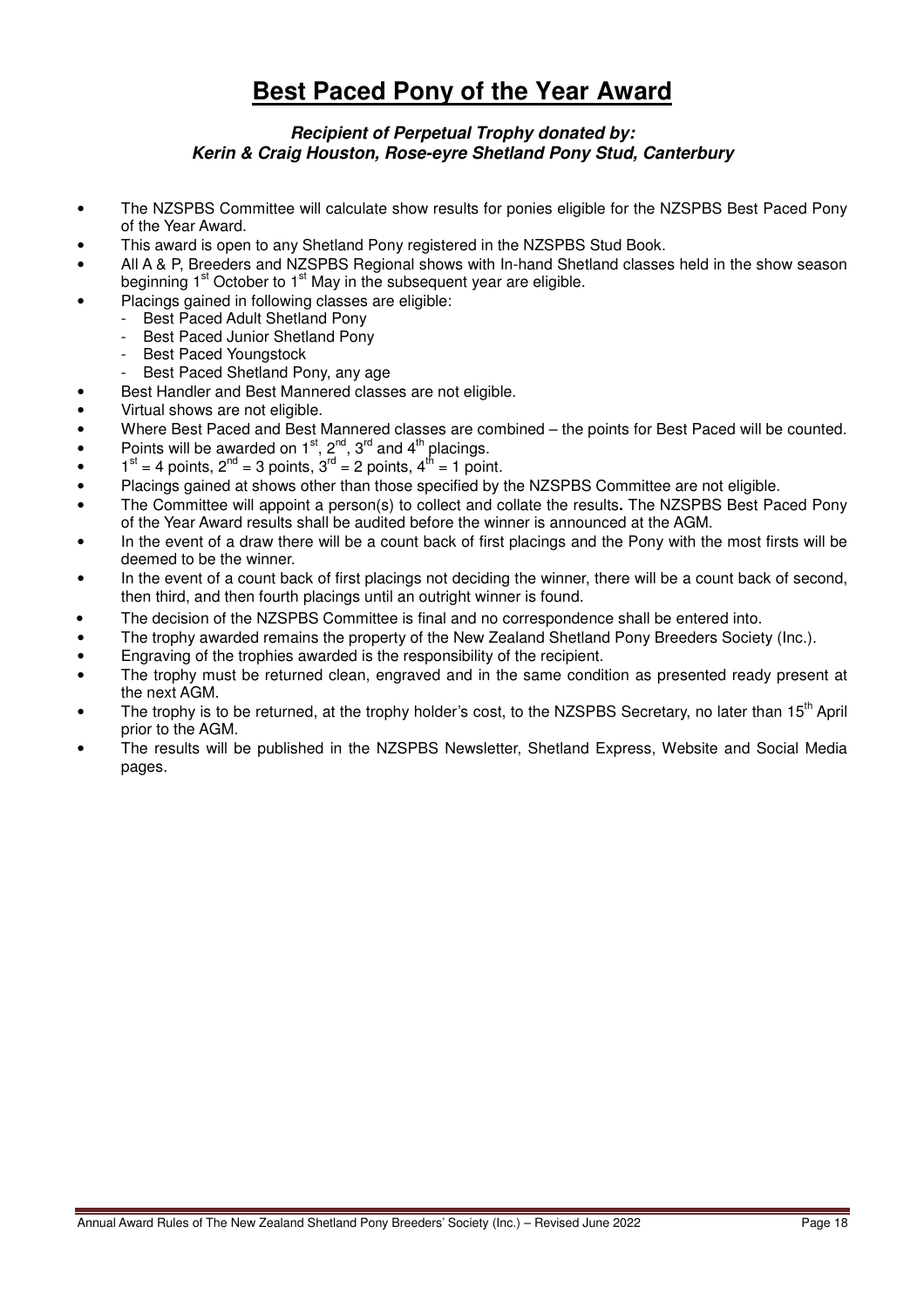# **Best Mannered Pony of the Year Award**

#### **Recipient of Perpetual Silver Salver donated by: Sarah Petrie, Eyre Lea Shetland Pony Stud, Canterbury**

- The NZSPBS Committee will calculate show results for ponies eligible for the NZSPBS Best Mannered Pony of the Year Award.
- This award is open to any Shetland Pony registered in the NZSPBS Stud Book.
- All A & P, Breeders and NZSPBS Regional shows with In-hand Shetland classes held in the show season beginning  $1<sup>st</sup>$  October to  $1<sup>st</sup>$  May in the subsequent year are eligible.
- Placings gained in following classes are eligible:
- Best Mannered Adult Shetland Pony
	- Best Mannered Junior Shetland Pony
	- Best Mannered Youngstock
	- Best Mannered Shetland Pony, any age
- Best Handler and Best Paced classes are not eligible.
- Virtual shows are not eligible.
- Where Best Paced and Best Mannered classes are combined the points for Best Mannered will be counted.
- Points will be awarded on  $1<sup>st</sup>$ ,  $2<sup>nd</sup>$ ,  $3<sup>rd</sup>$  and  $4<sup>th</sup>$  placings.
- $1^{\text{st}} = 4$  points,  $2^{\text{nd}} = 3$  points,  $3^{\text{rd}} = 2$  points,  $4^{\text{th}} = 1$  point.
- Placings gained at shows other than those specified by the NZSPBS Committee are not eligible.
- The Committee will appoint a person(s) to collect and collate the results**.** The NZSPBS Best Mannered Pony of the Year Award results shall be audited before the winner is announced at the AGM.
- In the event of a draw there will be a count back of first placings and the Pony with the most firsts will be deemed to be the winner.
- In the event of a count back of first placings not deciding the winner, there will be a count back of second, then third, and then fourth placings until an outright winner is found.
- The decision of the NZSPBS Committee is final and no correspondence shall be entered into.
- The trophy awarded remains the property of the New Zealand Shetland Pony Breeders Society (Inc.).
- Engraving of the trophies awarded is the responsibility of the recipient.
- The trophy must be returned clean, engraved and in the same condition as presented ready present at the next AGM.
- The trophy is to be returned, at the trophy holder's cost, to the NZSPBS Secretary, no later than 15<sup>th</sup> April prior to the AGM.
- The results will be published in the NZSPBS Newsletter, Shetland Express, Website and Social Media pages.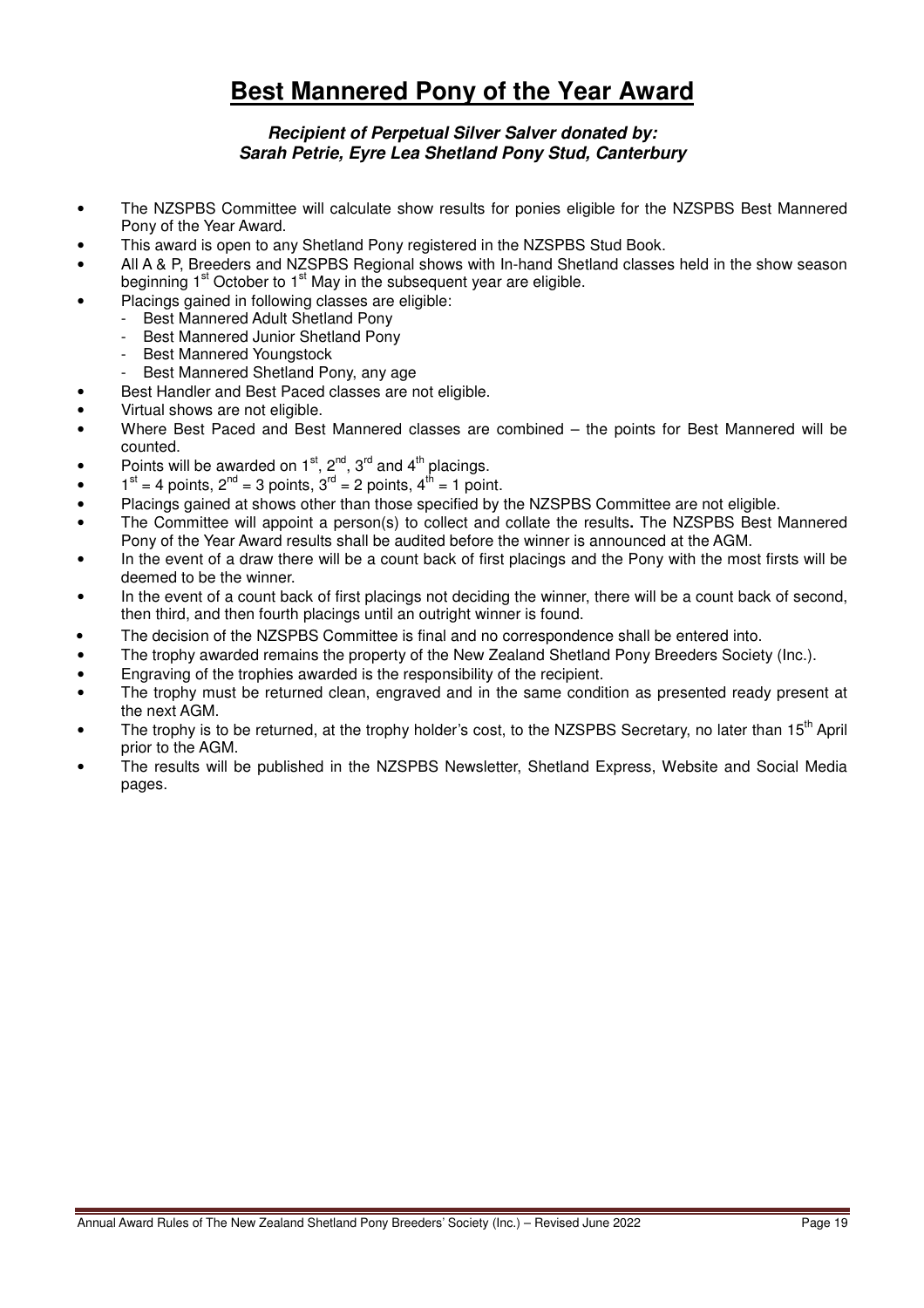# **Lead Rein Pony of the Year Award**

#### **Recipient of Perpetual Trophy donated by: Helen Salt, Saltaire Shetland Pony Stud, Canterbury**

- The NZSPBS Committee will annually call for members to record their show results for ponies registered with NZSPBS who they wish to enter for the NZSPBS Lead Rein Pony of the Year Award.
- This award is open to any Shetland Pony registered in the NZSPBS Stud Book.
- All placings gained from Lead Rein classes at eligible shows held in the show season beginning 1st October to  $1^{\text{st}}$  May in the subsequent year are eligible with Lead Rein Shetland OR Lead Rein Pony classes are eligible.
- Entries will only be accepted from ONE section per show and ONE pony/rider combination per show.
- Eligible shows are: A & P and NZSPBS Regional shows.
- Points will be awarded on 1<sup>st</sup>, 2<sup>nd</sup>, 3<sup>rd</sup> and  $4<sup>th</sup>$  placings plus Champion, Reserve Champion and Supreme Champion only.
- $1<sup>st</sup> = 4$  points,  $2<sup>nd</sup> = 3$  points,  $3<sup>rd</sup> = 2$  points,  $4<sup>th</sup> = 1$  point, Champion = 2 points, Reserve Champion = 1 point and Supreme Champion = 1 point.
- Placings gained at shows other than those specified by the NZSPBS Committee are not eligible.
- Placings gained in First Ridden, Ridden and Activity/Novelty Classes are not eligible.
- Virtual shows are not eligible.
- Placings are to be recorded on the recording form included with the Newsletter at the beginning of the Show season and available to download from the NZSPBS website.
- All results must be submitted by the specified date.
- The Committee will appoint a person(s) to collect and collate the results**.** The NZSPBS Lead Rein Pony of the Year Award results shall be audited before the winner is announced at the AGM.
- In the event of a draw there will be a count back of first placings and the Pony with the most firsts will be deemed to be the winner.
- In the event of a count back of first placings not deciding the winner, there will be a count back of second, then third, and then fourth placings until an outright winner is found. If there is still a draw the result will be decided by a count back of Champion, then Reserve Champion, then Supreme Champion points.
- The decision of the NZSPBS Committee is final and no correspondence shall be entered into,
- The trophy awarded remains the property of the New Zealand Shetland Pony Breeders Society (Inc.).
- Engraving of the trophies awarded is the responsibility of the recipient.
- The trophy must be returned clean, engraved and in the same condition as presented ready present at the next AGM.
- The trophy is to be returned, at the trophy holder's cost, to the NZSPBS Secretary, no later than 15<sup>th</sup> April prior to the AGM.
- The results will be published in the NZSPBS Newsletter, Shetland Express, Website and Social Media pages.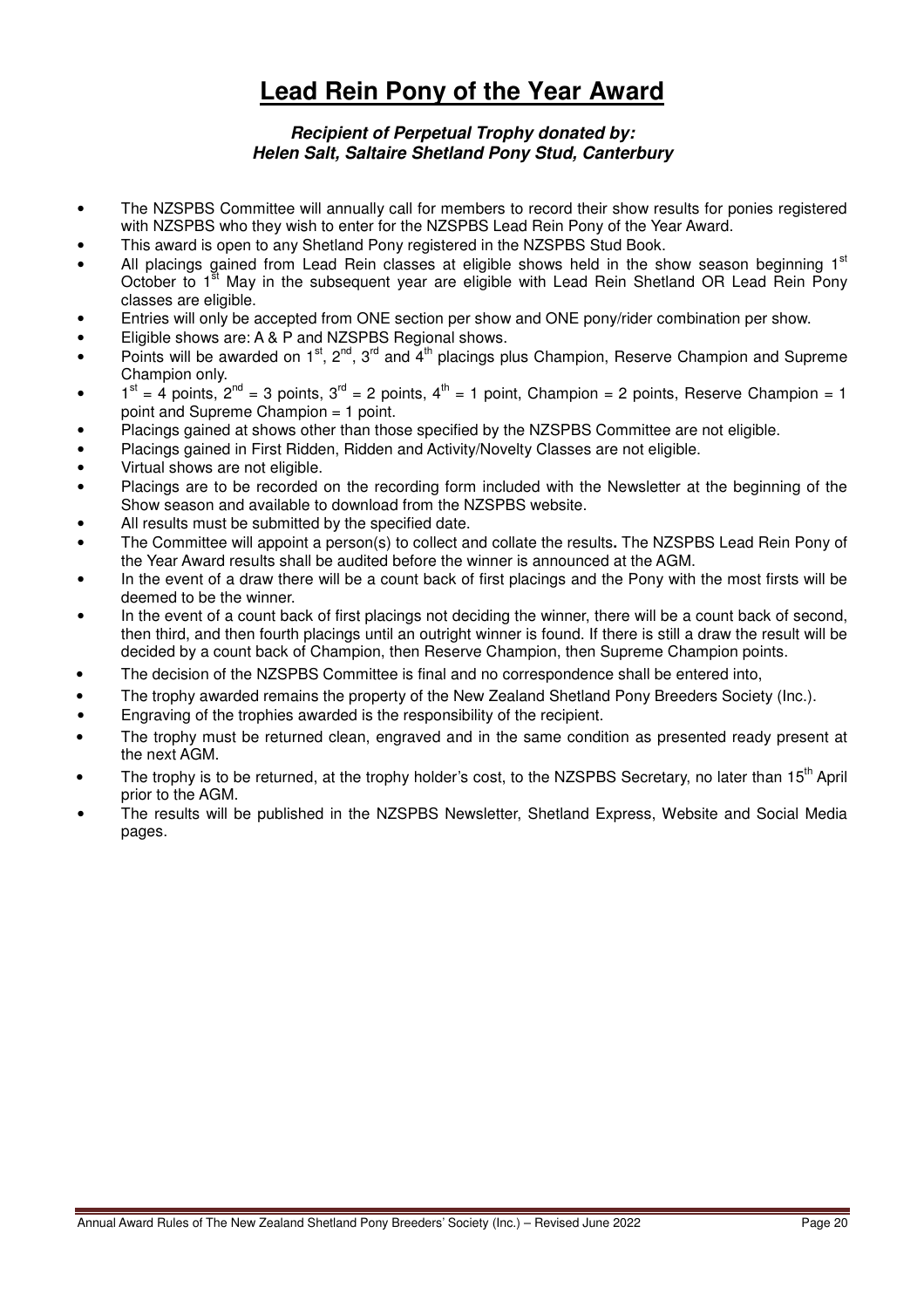# **Ridden Pony of the Year Award**

#### **Recipient of Perpetual Trophy donated by: Helen Salt, Saltaire Shetland Pony Stud, Canterbury**

- The NZSPBS Committee will annually call for members to record their show results for ponies registered with NZSPBS who they wish to enter for the NZSPBS Ridden Pony of the Year Award.
- This award is open to any Shetland Pony registered in the NZSPBS Stud Book.
- Ponies must be ridden independently by the child without the assistance of an adult. Lead Rein and/or First Ridden placings are not eligible for this award.
- All placings gained from Ridden classes at eligible shows held in the show season beginning 1<sup>st</sup> October to 1<sup>st</sup> May in the subsequent year are eligible in the subsequent year with Ridden Shetland OR Ridden Pony classes are eligible.
- Entries will only be accepted from ONE section per show and ONE pony/rider combination per show.
- Eligible shows are: A & P and NZSPBS Regional shows.
- Points will be awarded on  $1^{st}$ ,  $2^{nd}$ ,  $3^{rd}$  and  $4^{th}$  placings plus Champion, Reserve Champion and Supreme Champion only.
- $1<sup>st</sup> = 4$  points,  $2<sup>nd</sup> = 3$  points,  $3<sup>rd</sup> = 2$  points,  $4<sup>th</sup> = 1$  point, Champion = 2 points, Reserve Champion = 1 point and Supreme Champion = 1 point.
- Placings gained at shows other than those specified by the NZSPBS Committee are not eligible.
- Placings gained in Lead Rein, First Ridden and Activity/Novelty Classes are not eligible.
- Virtual shows are not eligible.
- Placings are to be recorded on the recording form included with the Newsletter at the beginning of the Show season and available to download from the NZSPBS website.
- All results must be submitted by the specified date.
- The Committee will appoint a person(s) to collect and collate the results**.** The NZSPBS Ridden Pony of the Year Award results shall be audited before the winner is announced at the AGM.
- In the event of a draw there will be a count back of first placings and the Pony with the most firsts will be deemed to be the winner.
- In the event of a count back of first placings not deciding the winner, there will be a count back of second, then third, and then fourth placings until an outright winner is found. If there is still a draw the result will be decided by a count back of Champion, then Reserve Champion, then Supreme Champion points.
- The decision of the NZSPBS Committee is final and no correspondence shall be entered into.
- The trophy awarded remains the property of the New Zealand Shetland Pony Breeders Society (Inc.).
- Engraving of the trophies awarded is the responsibility of the recipient.
- The trophy must be returned clean, engraved and in the same condition as presented ready present at the next AGM.
- The trophy is to be returned, at the trophy holder's cost, to the NZSPBS Secretary, no later than 15<sup>th</sup> April.
- The results will be published in the NZSPBS Newsletter, Shetland Express, Website and Social Media pages.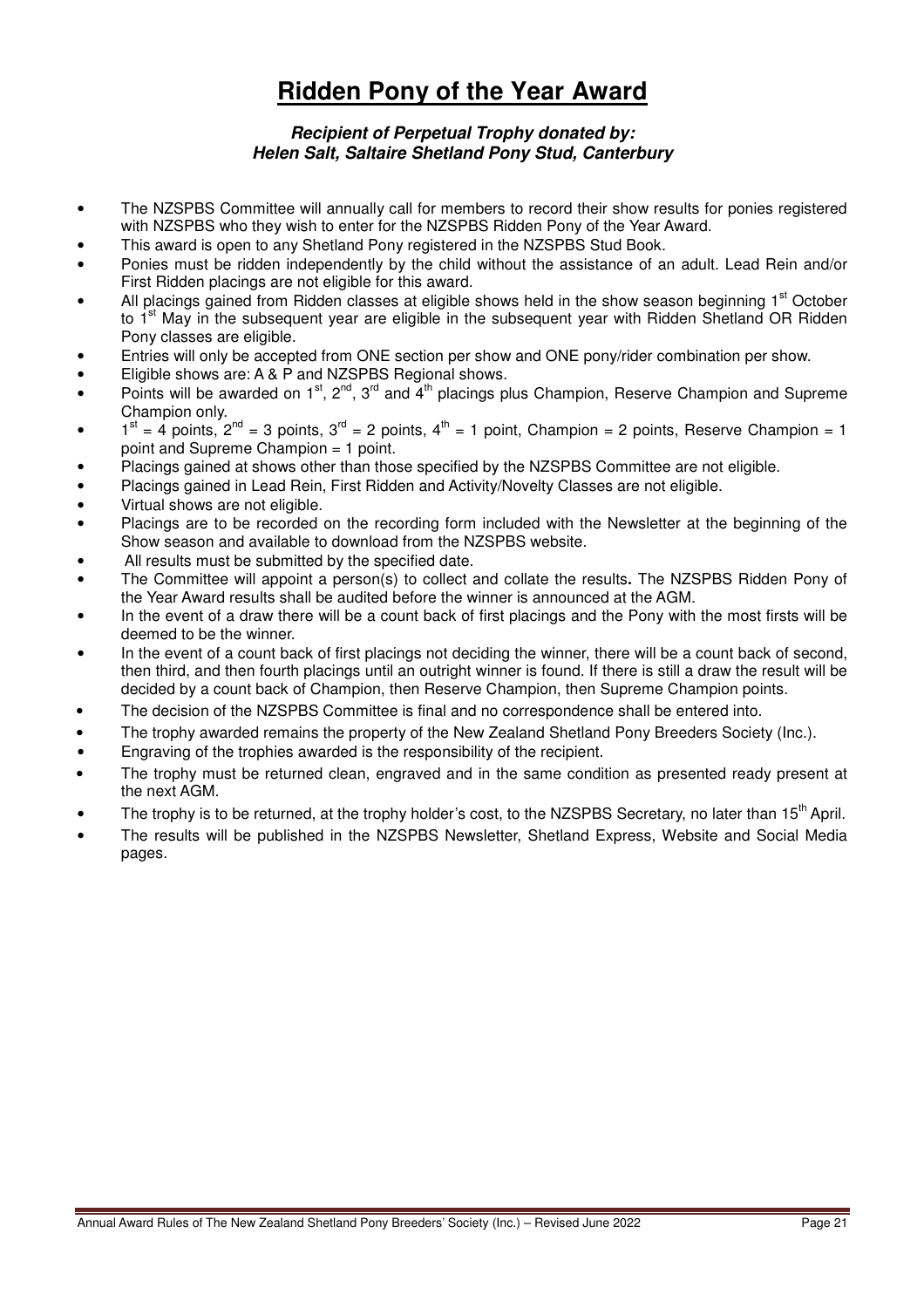# **Harness Pony of the Year Award**

#### **Recipient of Perpetual Trophy donated by: Lucy Giles, Halland Stables, Canterbury**

- The NZSPBS Committee will annually call for members to record their show results for ponies registered with NZSPBS who they wish to enter for the NZSPBS Harness Pony of the Year Award.
- This award is open to any Shetland Pony registered in the NZSPBS Stud Book.
- All placings gained from Harness classes at eligible shows held in the show season beginning 1<sup>st</sup> October to  $1<sup>st</sup>$  May in the subsequent year are eligible in the subsequent year are eligible.
- Eligible shows are: A & P, NZSPBS Regional shows, open Harness Group or Society competitions and open One Day Events.
- Points will be awarded on  $1^{st}$ ,  $2^{nd}$ ,  $3^{rd}$  and  $4^{th}$  placings plus Champion, Reserve Champion and Supreme Champion only.
- $1^{\text{st}} = 4$  points,  $2^{\text{nd}} = 3$  points,  $3^{\text{rd}} = 2$  points,  $4^{\text{th}} = 1$  point, Champion = 2 points, Reserve Champion = 1 point and Supreme Champion = 1 point.
- Placings gained at shows other than those specified by the NZSPBS Committee are not eligible.
- Virtual shows are not eligible.
- Placings are to be recorded on the recording form included with the Newsletter at the beginning of the Show season and available to download from the NZSPBS website. All results must be submitted by the specified date.
- The Committee will appoint a person(s) to collect and collate the results**.** The NZSPBS Harness Pony of the Year Award results shall be audited before the winner is announced at the AGM.
- In the event of a draw there will be a count back of first placings and the Pony with the most firsts will be deemed to be the winner.
- In the event of a count back of first placings not deciding the winner, there will be a count back of second, then third, and then fourth placings until an outright winner is found. If there is still a draw the result will be decided by a count back of Champion, then Reserve Champion, then Supreme Champion points.
- The decision of the NZSPBS Committee is final and no correspondence shall be entered into.
- The trophy awarded remains the property of the New Zealand Shetland Pony Breeders Society (Inc.).
- Engraving of the trophies awarded is the responsibility of the recipient.
- The trophy must be returned clean, engraved and in the same condition as presented ready present at the next AGM.
- The trophy is to be returned, at the trophy holder's cost, to the NZSPBS Secretary, no later than 15<sup>th</sup> April prior to the AGM.
- The results will be published in the NZSPBS Newsletter, Shetland Express, Website and Social Media pages.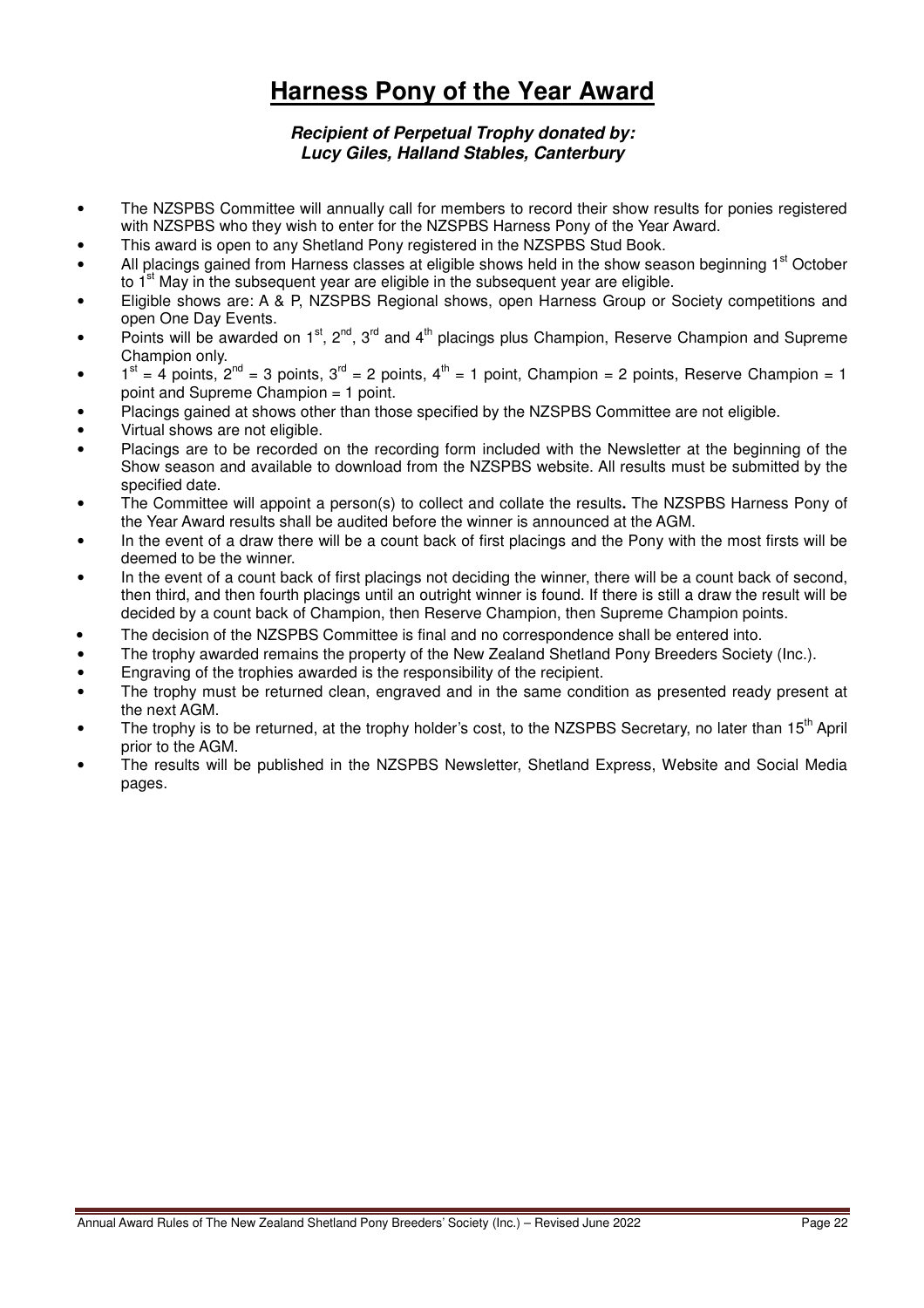# **Sire of the Year Award**

#### **Recipient of Perpetual Trophy donated by: Elspeth Robinson & Family, Murrayfield Stud, Southland**

**Purpose:** To award the title of winner of the NZSPBS Sire of the Year award to the registered sire whose progeny collectively gain the most points from placings gained at eligible shows throughout New Zealand during the show season.

- The NZSPBS Registrar shall collect and collate the show results for ponies eligible for the NZSPBS Sire of the Year Award.
- This award is open to any Sire (Stallion) registered in the NZSPBS Stud Book. Any Sire registered with a Stud Book other than the NZSPBS Stud Book is ineligible for the Sire of the Year Award
- The Progeny of a Sire entered in the NZSPBS Sire of the Year Award must be registered in the NZSPBS Stud Book.
- Placings gained by unregistered progeny are not eligible for the NZSPBS Sire of the Year Award.
- Placings gained by foals are not eligible for the NZSPBS Sire of the Year Award.
- All A & P, Breeders and NZSPBS Regional shows with In-hand Shetland classes held in the show season beginning 1<sup>st</sup> October to 1<sup>st</sup> May (or the date in May of the last Foal Show prior to the NZSPBS AGM, whichever date is later) in the subsequent year are eligible.
- Placings gained by the Sire's progeny in Breed/Conformation Classes are eligible for the NZSPBS Sire of the Year award.
- Best Presented or Turnout, Best Paced, Best Mannered, Best Paced & Mannered, Lead Rein, Ridden and Harness Classes are not eligible.
- Virtual shows are not eligible.
- The Sire of the Progeny that wins a placing will get the points, not the Progeny being shown.
- Points will be awarded on  $1^{st} = 4$  points,  $2^{nd} = 3$  points,  $3^{rd} = 2$  points,  $4^{th} = 1$  point.
- No points are awarded for Champion, Reserve Champion or Supreme Champion, unless required for a count back to determine an outright winner, in which case Champion = 2 points, Reserve Champion = 1 point and Supreme Champion = 1 point.
- The winner of the NZSPBS Sire of the Year award is the Sire whose progeny collectively gains the most points during the show season.
- The Registrar may appoint other person(s) to assist with collection of the results.
- The NZSPBS Sire of the Year Award results shall be audited before the winner is announced at the AGM.
- In the event of a draw there will be a count back of first placings and the Pony with the most firsts will be deemed to be the winner.
- In the event of a count back of first placings not deciding the winner, there will be a count back of second, then third, and then fourth placings until an outright winner is found. If there is still a draw the result will be decided by a count back of Champion, then Reserve Champion, then Supreme Champion points.
- The decision of the NZSPBS Committee is final and no correspondence shall be entered into.
- The perpetual trophy shall be awarded at the NZSPBS Annual General Meeting to the registered owner of the sire that gains the most points throughout the show season.
- The Society will award rosettes to  $2^{nd}$ ,  $3^{rd}$ ,  $4^{th}$ ,  $5^{th}$  &  $6^{th}$  place getters.
- The trophy awarded remains the property of the New Zealand Shetland Pony Breeders Society (Inc.).
- Engraving of the trophies awarded is the responsibility of the recipient.
- The trophy must be returned clean, engraved and in the same condition as presented ready present at the next AGM.
- The trophy is to be returned, at the trophy holder's cost, to the NZSPBS Secretary, no later than 15<sup>th</sup> April prior to the AGM.
- The results will be published in the NZSPBS Newsletter, Shetland Express, Website and Social Media pages.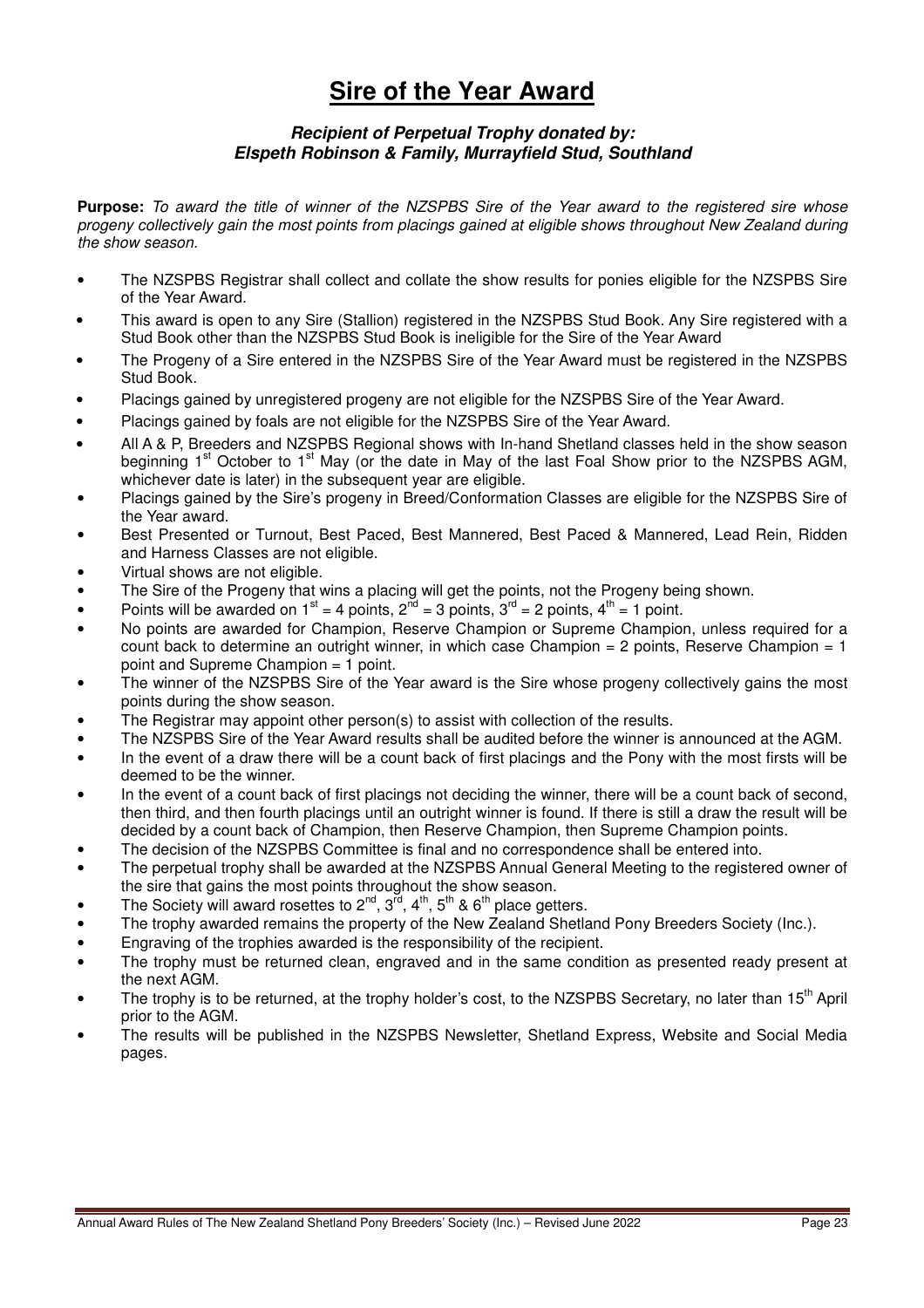# **Junior Handler Award**

#### **Recipient of Perpetual Trophy donated by: Catherine Crosado, Duncree Shetland Pony Stud, Canterbury**

**Purpose:** To encourage children and young adults to show and promote the Purebred Shetland Pony. The winner of the Award is the combination who gains the most points at eligible shows throughout New Zealand in the show season. A perpetual trophy is presented to the winner of the NZSPBS Junior Handler Award at the NZSPBS AGM.

- The NZSPBS Committee will annually call for Junior Handlers aged 5-18 years (age at and including 1st May at the end of the relevant show season) to record their Show results for ponies registered with NZSPBS who they wish to enter for the NZSPBS Junior Handler Awards.
- This award is open to any Junior Handler aged 5–18 years exhibiting a Pony registered in the NZSPBS Stud Book. **The participant or their family do not need to be members of the NZSPBS.**
- There is no entry fee to enter the NZSPBS Junior Handler Award.
- Junior Handlers may enter more than one pony, however the points from each combination will be entered separately and cannot be combined to contribute to the final total.
- All A & P, Breeders and NZSPBS Regional shows with In-hand Shetland classes held in the show season beginning 1<sup>st</sup> October to 1<sup>st</sup> May in the subsequent year are eligible.
- The classes eligible for the award are:
	- Breed/Conformation classes
	- Best Presented or Turnout
	- Best Paced
	- Best Mannered
- Virtual shows are not eligible.
- Results from only one section per show can be entered.
- Lead Rein, First Ridden, Ridden, Harness and Activity/Novelty Classes are not eligible.
- Where Best Paced and Best Mannered classes are combined the points for Best Paced will be counted.
- Points shall be tallied from each Junior Handler's six best shows.
- Points will be awarded on  $1^{st}$ ,  $2^{nd}$ ,  $3^{rd}$  and  $4^{th}$  placings plus Champion, Reserve Champion and Supreme Champion only.
- $1<sup>st</sup> = 4$  points,  $2<sup>nd</sup> = 3$  points,  $3<sup>rd</sup> = 2$  points,  $4<sup>th</sup> = 1$  point, Champion = 2 points, Reserve Champion = 1 point and Supreme Champion = 1 point.
- A trophy shall be awarded to the Junior Handler with the most points throughout the show season, however if the recipient or their family is not a financial member of the NZSPBS, the Society shall retain the trophy.  $1<sup>st</sup> - 6<sup>th</sup>$  place-getters shall receive a sash and all place-getters receive a certificate.
- Placings gained at shows other than those specified by the NZSPBS Committee are not eligible.
- Placings are to be recorded on the official NZSPBS Junior Handler Award Results Recording Form included with the Newsletter at the beginning of the Show season and available to download from the NZSPBS website. All results must be submitted by the specified date.
- The NZSPBS Committee shall appoint a person(s) to collect and collate the results. The NZSPBS Junior Handler Award results shall be audited before the winner is announced at the AGM.
- In the event of a draw there will be a count back of first placings and the Pony with the most firsts will be deemed to be the winner.
- In the event of a count back of first placings not deciding the winner, there will be a count back of second, then third, and then fourth placings until an outright winner is found. If there is still a draw the result will be decided by a count back of Champion, then Reserve Champion, then Supreme Champion points.
- The decision of the NZSPBS Committee is final and no correspondence shall be entered into.
- The trophy awarded remains the property of the New Zealand Shetland Pony Breeders Society (Inc.).
- Engraving of the trophies awarded is the responsibility of the recipient.
- The trophy must be returned clean, engraved and in the same condition as presented ready present at the next AGM.
- The trophy is to be returned, at the trophy holder's cost, to the NZSPBS Secretary, no later than 15<sup>th</sup> April prior to the AGM.
- The results will be published in the NZSPBS Newsletter, Shetland Express, Website and Social Media pages.